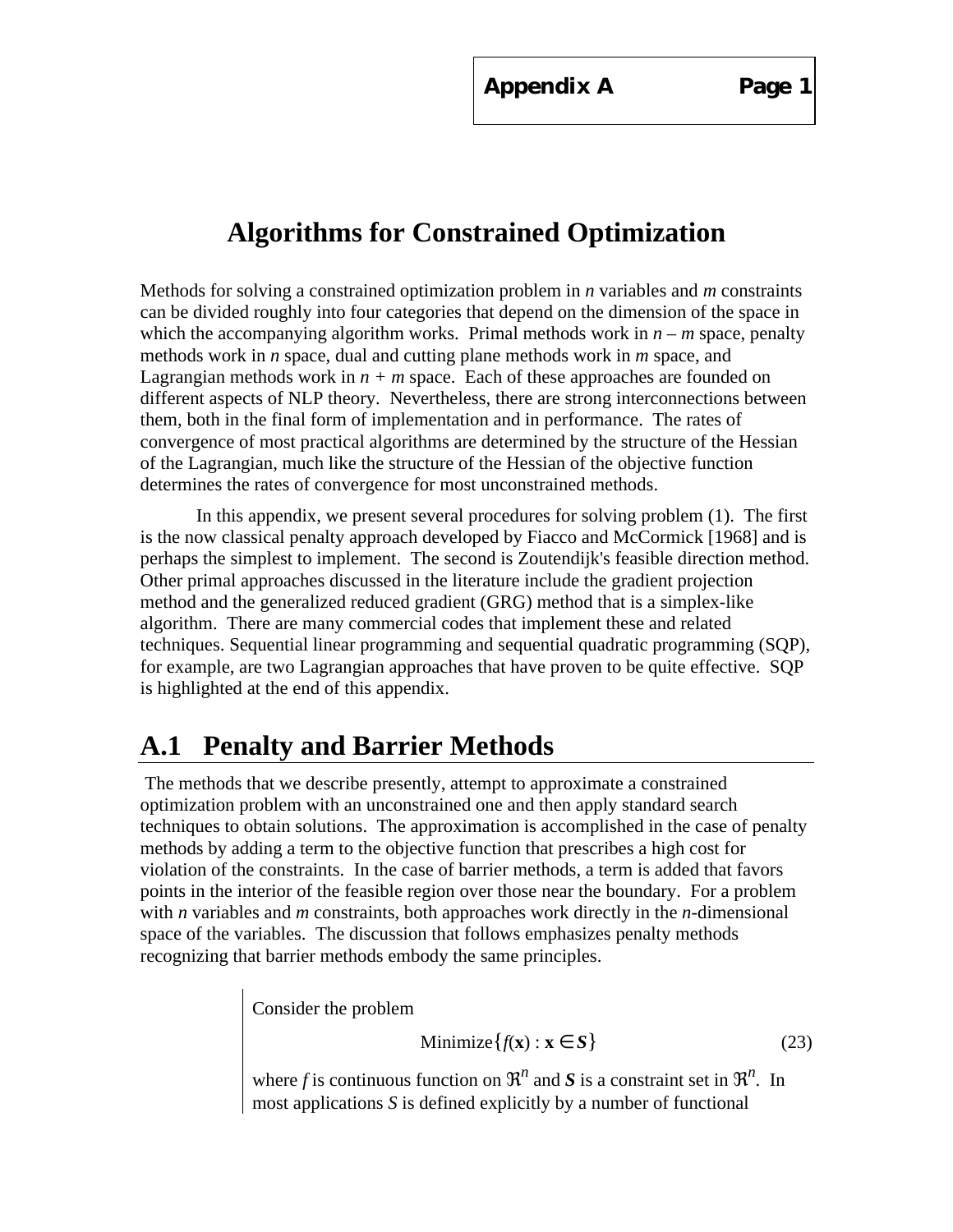constraints, but in this section the more general description in (23) can be handled. The idea of a penalty function method is to replace problem (23) by an unconstrained approximation of the form

$$
Minimize \{f(\mathbf{x}) + cP(\mathbf{x})\}
$$
 (24)

where *c* is a positive constant and *P* is a function on  $n^2$  satisfying (i)  $P(\mathbf{x})$ is continuous, (ii)  $P(\mathbf{x})$  0 for all **x**  $n^{\prime}$ , and (iii)  $P(\mathbf{x}) = 0$  if and only if **x** *S*.

*Example* 16

Suppose *S* is defined by a number of inequality constraints:  $S = {\mathbf{x} : g_i(\mathbf{x})}$  $0, i = 1,..., m$ . A very useful penalty function in this case is

$$
P(\mathbf{x}) = \frac{1}{2} \max_{i=1}^{m} (\max\{0, g_i(\mathbf{x})\})^2
$$
 (25)

which gives a quadratic augmented objective function denoted by

 $\theta(c, \mathbf{x})$   $f(\mathbf{x}) + cP(\mathbf{x}).$ 

Here, each unsatisfied constraint influences **x** by assessing a penalty equal to the square of the violation. These influences are summed and multiplied by *c*, the *penalty parameter*. Of course, this influence is counterbalanced by  $f(\mathbf{x})$ . Therefore, if the magnitude of the penalty term is small relative to the magnitude of  $f(\mathbf{x})$ , minimization of  $\theta(c, \mathbf{x})$  will almost certainly not result in an **x** that would be feasible to the original problem. However, if the value of *c* is made suitably large, the penalty term will exact such a heavy cost for any constraint violation that the minimization of the augmented objective function will yield a feasible solution.

The function  $cP(\mathbf{x})$  is illustrated in Fig. 19 for the one-dimensional case with  $g_1(x) = b - x$  and  $g_2(x) = x - a$ . For large *c* it is clear that the minimum point of problem (24) will be in a region where *P* is small. Thus for increasing *c* it is expected that the corresponding solution points will approach the feasible region *S* and, subject to being close, will minimize *f*. Ideally then, as *c* → ∞ the solution point of the penalty problem will converge to a solution of the constrained problem.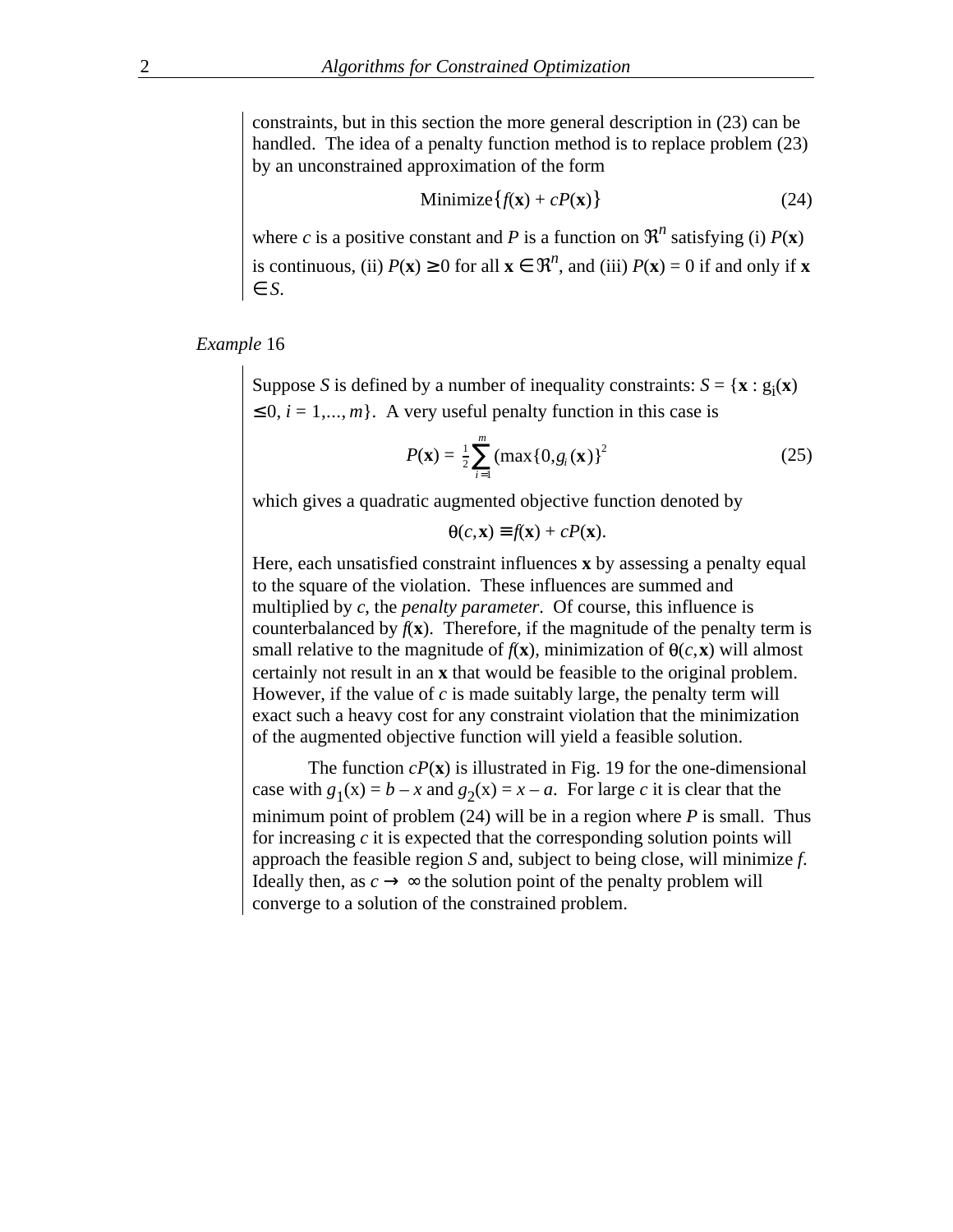

Figure 19. Illustration of penalty function

*Example* 17

To clarify these ideas and to get some understanding on how to select the penalty parameter *c*, let us consider the following problem.

Minimize 
$$
f(\mathbf{x}) = (x_1 - 6)^2 + (x_2 - 7)^2
$$
  
\nsubject to  $g_1(\mathbf{x}) = -3x_1 - 2x_2 + 6 = 0$   
\n $g_2(\mathbf{x}) = -x_1 + x_2 - 3 = 0$   
\n $g_3(\mathbf{x}) = x_1 + x_2 - 7 = 0$   
\n $g_4(\mathbf{x}) = \frac{2}{3}x_1 - x_2 - \frac{4}{3} = 0$ 

The feasible region is shown graphically in Fig. 20 along with several isovalue contours for the objective function. The problem is a quadratic program and the isovalue contours are concentric circles centered at (6,7), the unconstrained minimum of  $f(\mathbf{x})$ .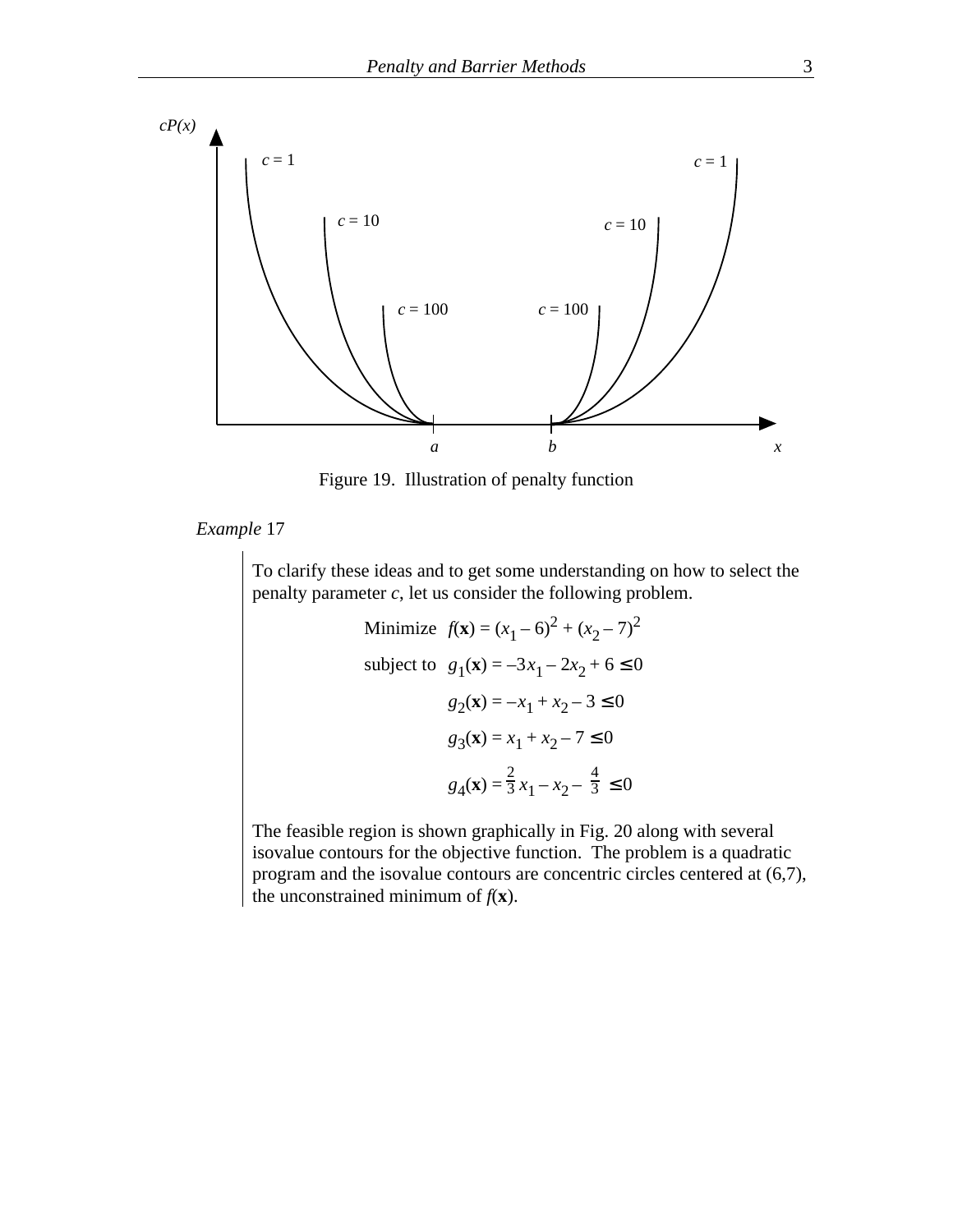

Figure 20. Feasible region for Example 17

Using the quadratic penalty function (25), the augmented objective function is

$$
\theta(c, \mathbf{x}) = (x_1 - 6)^2 + (x_2 - 7)^2 + c((\max\{0, -3x_1 - 2x_2 + 6\})^2
$$

$$
+ (\max\{0, -x_1 + x_2 - 3\})^2 + (\max\{0, x_1 + x_2 - 7\})^2
$$

$$
+ (\max\{0, \frac{2}{3}x_1 - x_2 - \frac{4}{3}\})^2).
$$

The first step in the solution process is to select a starting point. A good rule of thumb is to start at an infeasible point. By design then, we will see that every trial point, except the *last* one, will be infeasible (exterior to the feasible region).

A reasonable place to start is at the unconstrained minimum so we set  $\mathbf{x}^0 = (6,7)$ . Since only constraint 3 is violated at this point, we have

$$
\Theta(c, \mathbf{x}) = (x_1 - 6)^2 + (x_2 - 7)^2 + c(\max\{0, x_1 + x_2 - 7\})^2.
$$

Assuming that in the neighborhood of  $x^0$  the "max" operator returns the constraint, the gradient with respect to **x** is

$$
\mathbf{x}^{\Theta(c,\mathbf{x})} = \begin{cases} 2x_1 - 12 + 2c(x_1 + x_2 - 7) \\ 2x_2 - 14 + 2c(x_1 + x_2 - 7) \end{cases}.
$$

Setting the elements of  $\mathbf{x}^{\Theta}(c, \mathbf{x})$  to zero and solving yields the stationary point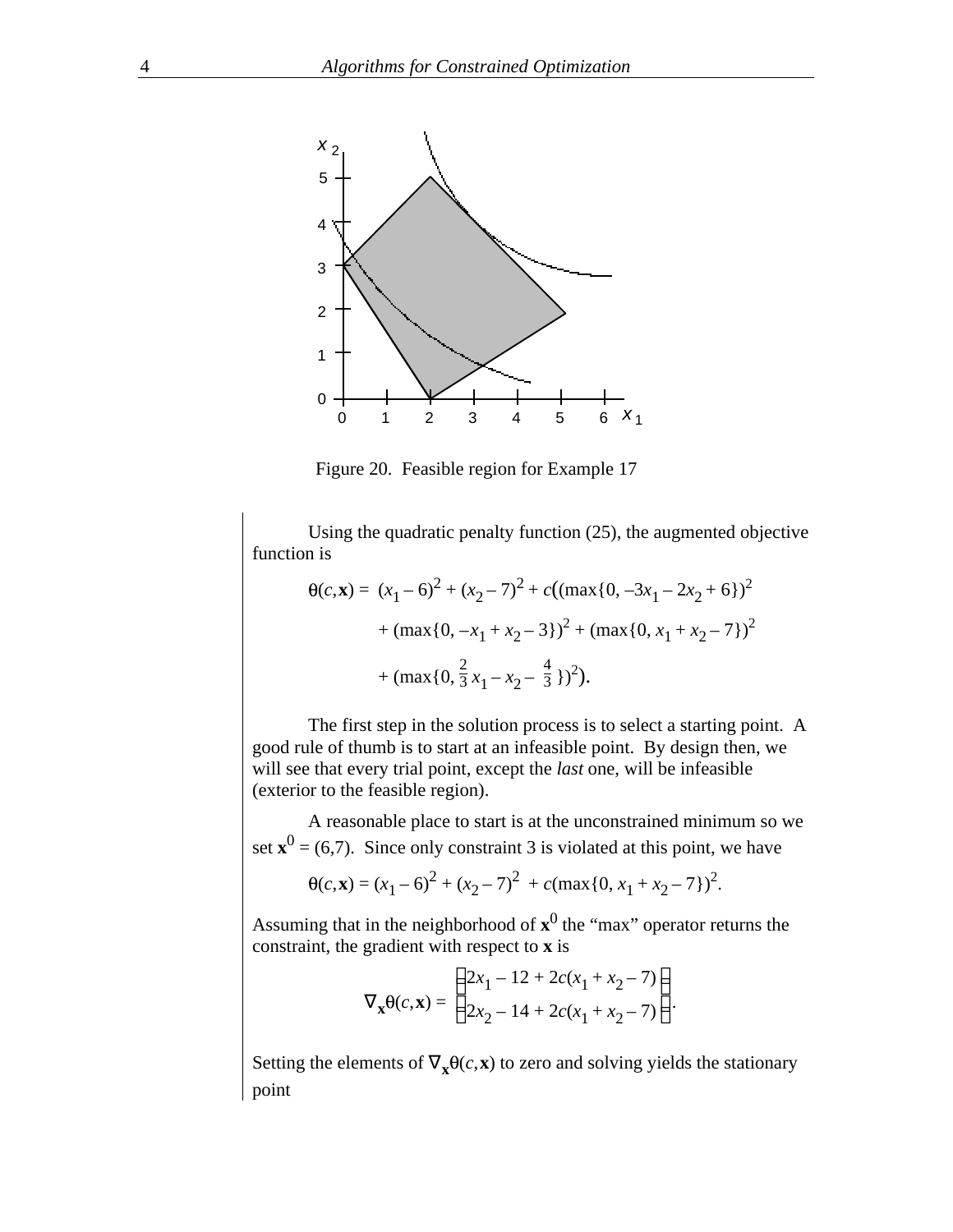$$
x_1^*(c) = \frac{6(1+c)}{1+2c}
$$
 and  $x_2^*(c) = 7 - \frac{6c}{1+2c}$ 

as a function of *c*. For any positive value of *c*,  $\theta(c, \mathbf{x})$  is a strictly convex function (the Hessian of  $\theta(c, \mathbf{x})$  is positive definite for all  $c > 0$ ), so  $x_1^*(c)$ and  $x_2^*(c)$  determine a global minimum. It turns out for this example that the minima will continue to satisfy all but the third constraint for all positive values of *c*. If we take the limit of  $x_1^*(c)$  and  $x_2^*(c)$  as  $c \rightarrow \infty$ , we obtain  $x_1^* = 3$  and  $x_2^* = 4$ , the constrained global minimum for the original problem.

#### **Selecting the Penalty Parameter**

Because the above approach seems to work so well, it is natural to conjecture that all we have to do is set *c* to a very large number and then optimize the resulting augmented objective function  $\theta(c, \mathbf{x})$  to obtain the solution to the original problem. Unfortunately, this conjecture is not correct. First, "large" depends on the particular model. It is almost always impossible to tell how large *c* must be to provide a solution to the problem without creating numerical difficulties in the computations. Second, in a very real sense, the problem is dynamically changing with the relative position of the current value of **x** and the subset of the constraints that are violated.

The third reason why the conjecture is not correct is associated with the fact that large values of *c* create enormously steep valleys at the constraint boundaries. Steep valleys will often present formidable if not insurmountable convergence difficulties for all preferred search methods unless the algorithm starts at a point extremely close to the minimum being sought.

Fortunately, there is a direct and sound strategy that will overcome each of the difficulties mentioned above. All that needs to be done is to start with a relatively small value of *c* and an infeasible (exterior) point. This will assure that no steep valleys are present in the initial optimization of  $\theta(c, \mathbf{x})$ . Subsequently, we will solve a sequence of unconstrained problems with monotonically increasing values of *c* chosen so that the solution to each new problem is "close" to the previous one. This will preclude any major difficulties in finding the minimum of  $\theta(c, \mathbf{x})$  from one iteration to the next.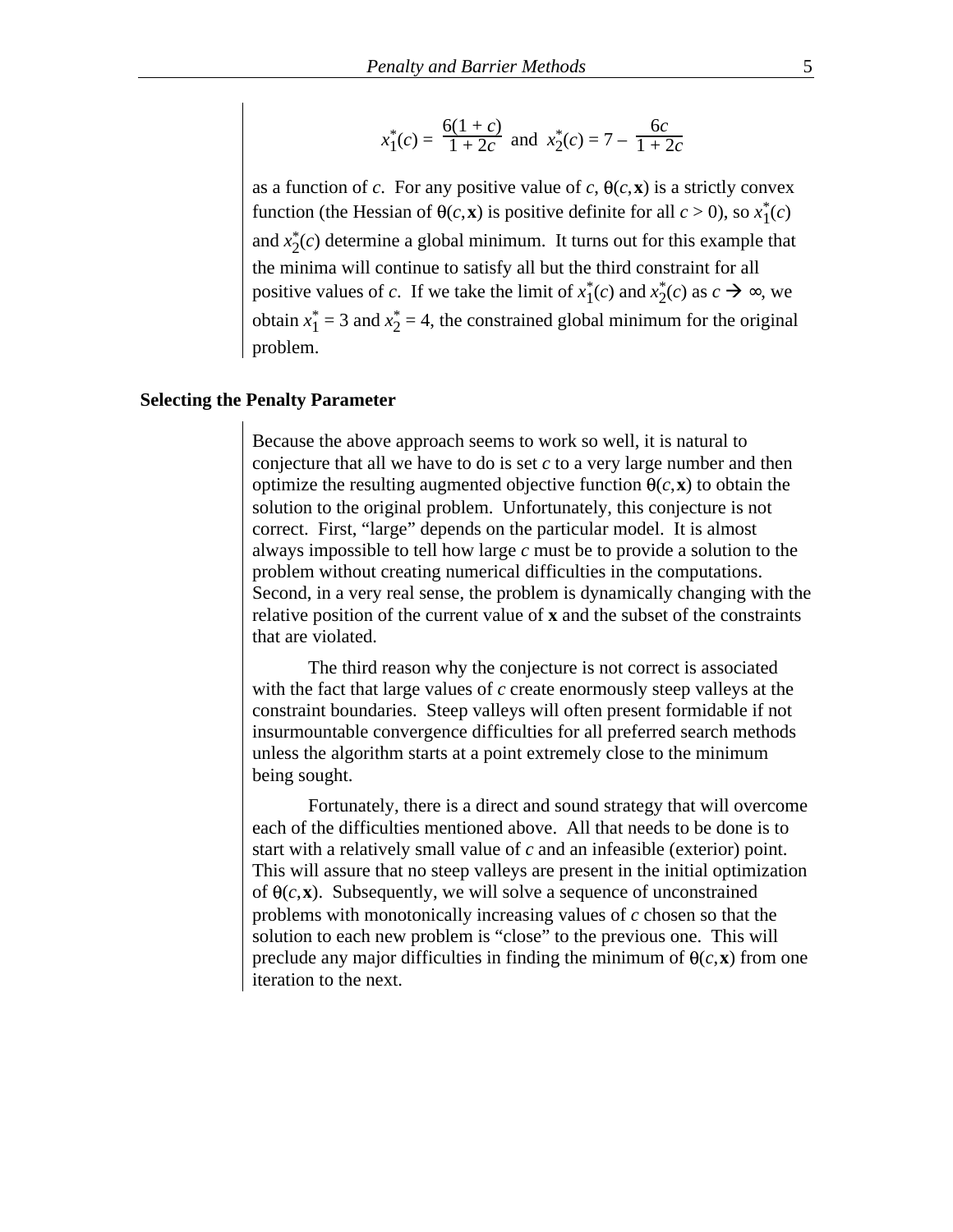#### **Algorithm**

To implement this strategy, let  $\{c_k\}$ ,  $k = 1, 2, \dots$  be a sequence tending to infinity such that  $c_k > 0$  and  $c_{k+1} > c_k$ . Now for each *k* we solve the problem

Minimize 
$$
\{ \theta(c_k, \mathbf{x}) : \mathbf{x} \quad n \}
$$
 (26)

to obtain  $\mathbf{x}^k$ , the optimum It is assumed that problem (26) has a solution for all positive values of  $c_k$ . This will be true, for example, if  $\theta(c, \mathbf{x})$ 

increases without bounds as  $||\mathbf{x}||$ 

A simple implementation known as the sequential unconstrained minimization technique (SUMT), is given below.

*Initialization Step*: Select a growth parameter  $\eta > 1$ , a stopping parameter  $\varepsilon > 0$ , and an initial value of the penalty parameter  $c_0$ . Choose a starting point  $\mathbf{x}^0$  that violates at least one constraint and

formulate the augmented objective function  $\theta(c_0, \mathbf{x})$ . Let  $k = 1$ .

*Iterative Step*: Starting from **x** *<sup>k</sup>*–1, use an unconstrained search technique to find the point that minimizes  $\theta(c_{k-1}, \mathbf{x})$ . Call it  $\mathbf{x}^k$  and determine which constraints are violated at this point.

*Stopping Rule*: If the distance between  $\mathbf{x}^{k-1}$  and  $\mathbf{x}^k$  is smaller than  $\varepsilon$  (i.e.,  $||\mathbf{x}^{k-1} - \mathbf{x}^{k}|| < \varepsilon$  or the difference between two successive objective functions values is smaller than  $\varepsilon$  (i.e.,  $|f(\mathbf{x}^{k-1}) - f(\mathbf{x}^k)| < \varepsilon$ ), stop with  $\mathbf{x}^k$  an estimate of the optimal solution. Otherwise, put  $c^k$  $c^{k-1}$ , formulate the new  $\theta(c_k, \mathbf{x})$  based on which constraints are violated at

**x** *k*  $k+1$  and return to the iterative step.

Applying the algorithm to Example 17 with  $\eta = 2$  and  $c_0 = 0.5$  for eight iterations yields the sequence of solutions given in Table A1. The iterates  $\mathbf{x}^k$  are seen to approach the true minimum point  $\mathbf{x}^* = (3, 4)$ .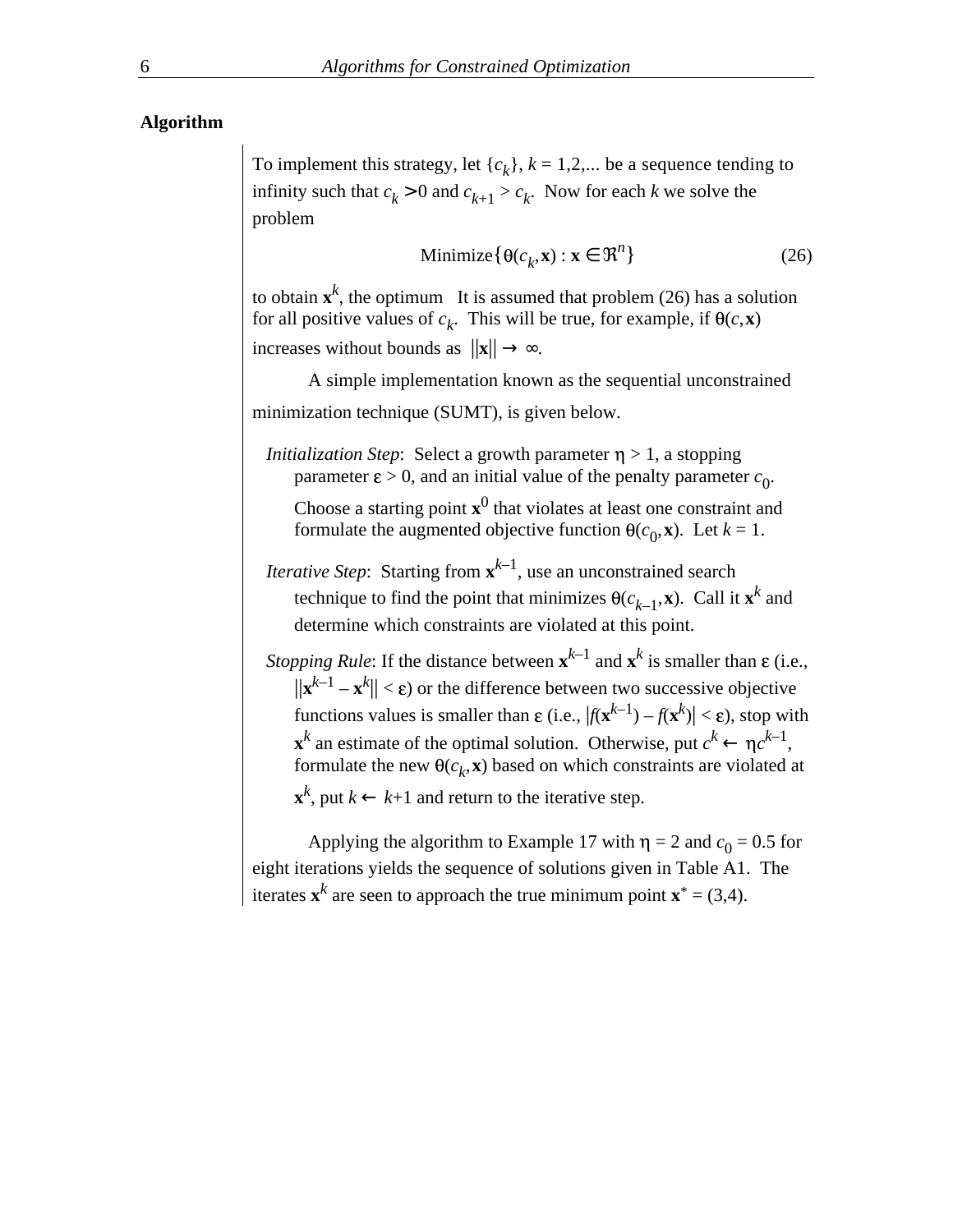| $\boldsymbol{k}$ | $\mathcal{C}_{0}^{0}$ | $x_1$ | $x_2$ | $g_3$ |
|------------------|-----------------------|-------|-------|-------|
| $\overline{0}$   |                       | 6.00  | 7.00  | 6.00  |
| $\mathbf{1}$     | 0.5                   | 4.50  | 5.50  | 3.00  |
| $\overline{2}$   | 1                     | 4.00  | 5.00  | 2.00  |
| 3                | $\overline{2}$        | 3.60  | 4.60  | 1.20  |
| $\overline{4}$   | $\overline{4}$        | 3.33  | 4.33  | 0.66  |
| 5                | 8                     | 3.18  | 4.18  | 0.35  |
| 6                | 16                    | 3.09  | 4.09  | 0.18  |
| 7                | 32                    | 3.05  | 4.05  | 0.09  |
| 8                | 64                    | 3.02  | 4.02  | 0.04  |

Table A1. Sequence of Solutions Using the Penalty Method

#### **Implementation Issues**

Much of the success of SUMT depends on the approach used to solve the intermediate problems, which in turn depends on their complexity. One thing that should be done prior to attempting to solve a nonlinear program using a penalty function method is to scale the constraints so that the penalty generated by each is about the same magnitude. This scaling operation is intended to ensure that no subset of the constraints has an undue influence on the search process. If some constraints are dominant, the algorithm will steer towards a solution that satisfies those constraints at the expense of searching for the minimum.

In a like manner, the initial value of the penalty parameter should be fixed so that the magnitude of the penalty term is not much smaller than the magnitude of objective function. If an imbalance exists, the influence of the objective function could direct the algorithm to head towards an unbounded minimum even in the presence of unsatisfied constraints. In either case, convergence may be exceedingly slow.

#### **Convergence**

Although SUMT has an intuitive appeal, it is still necessary to prove that it will converge to the optimum of the original problem  $(23)$ . The following lemma is the first component of the proof, and gives a set of inequalities that follows directly from the definition of  $\mathbf{x}^k$  and the inequality  $c_{k+1} > c_k$ .

*Lemma 1*:

 $(c_k, \mathbf{x}^k) \quad \theta(c_{k+1}, \mathbf{x}^{k+1})$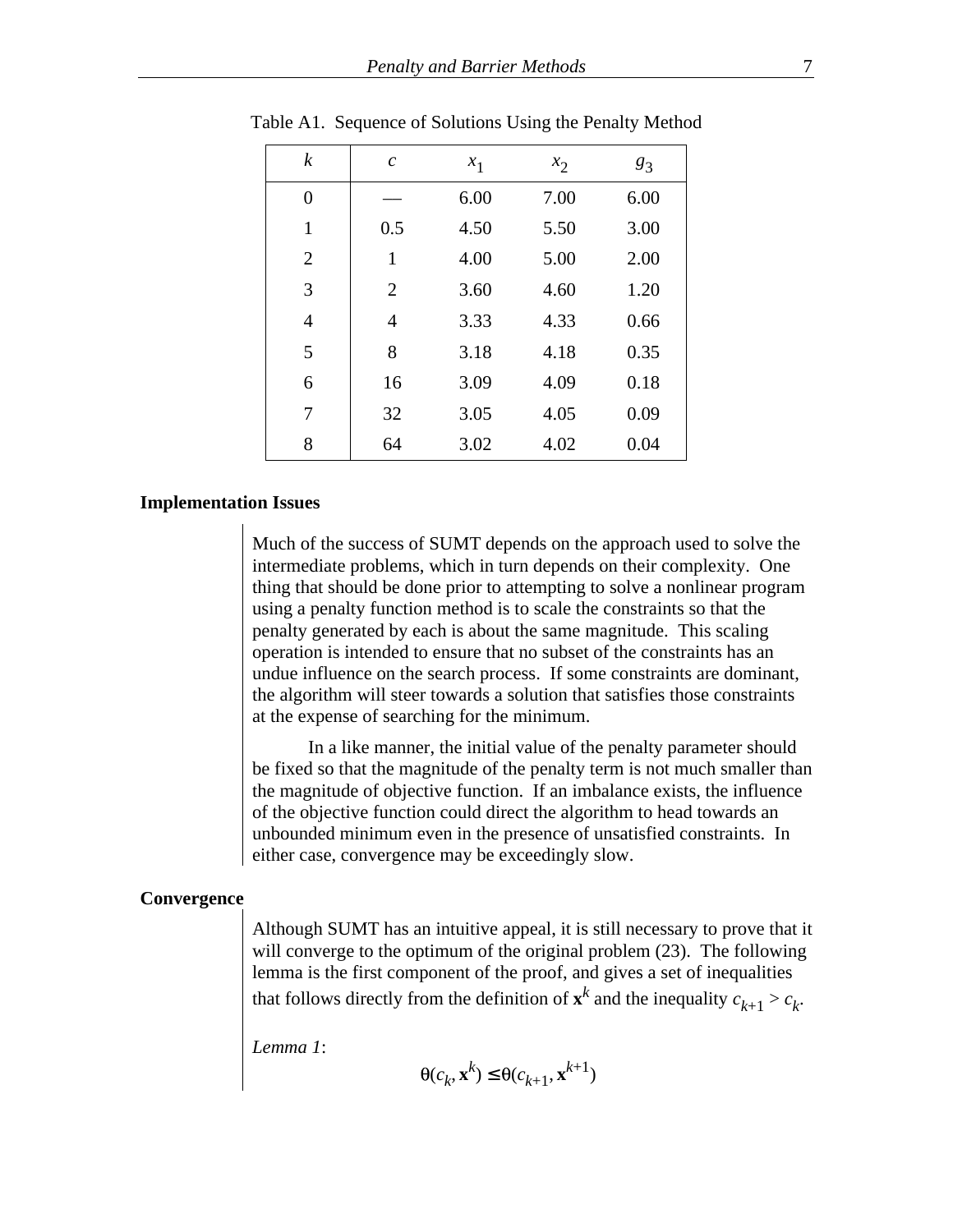$$
P(\mathbf{x}^k) \quad P(\mathbf{x}^{k+1})
$$

$$
f(\mathbf{x}^k) \quad f(\mathbf{x}^{k+1})
$$

*Proof*:

$$
\Theta(c_{k+1}, \mathbf{x}^{k+1}) = f(\mathbf{x}^{k+1}) + c_{k+1} P(\mathbf{x}^{k+1}) \quad f(\mathbf{x}^{k+1}) + c_k P(\mathbf{x}^{k+1})
$$

$$
f(\mathbf{x}^k) + c_k P(\mathbf{x}^k) = \Theta(c_k, \mathbf{x}^k),
$$

which proves the first inequality. From this we also have

$$
f(\mathbf{x}^{k}) + c_{k}P(\mathbf{x}^{k}) \quad f(\mathbf{x}^{k+1}) + c_{k}P(\mathbf{x}^{k+1})
$$

$$
f(\mathbf{x}^{k+1}) + c_{k+1}P(\mathbf{x}^{k+1}) \quad f(\mathbf{x}^{k}) + c_{k+1}P(\mathbf{x}^{k})
$$

Adding these two expressions and rearranging terms yields  $(c_{k+1}$  $c_k P(\mathbf{x}^{k+1})$   $\pmb{\phi}_{k+1} - c_k P(\mathbf{x}^k)$  which proves the second inequality. Finally,  $f(\mathbf{x}^{k+1}) + c_k P(\mathbf{x}^{k+1})$   $f(\mathbf{x}^k) + c_k P(\mathbf{x}^k)$  which, in conjunction with the second inequality, leads to the third.  $\blacksquare$ 

Lemma 2: Let 
$$
\mathbf{x}^*
$$
 be a solution to problem (23). Then for each  $k$   
\n $f(\mathbf{x}^*)$   $\theta(c_k, \mathbf{x}^k)$   $f(\mathbf{x}^k)$   
\n*Proof:*  $f(\mathbf{x}^*) = f(\mathbf{x}^*) + c_k P(\mathbf{x}^*)$   $f(\mathbf{x}^k) + c_k P(\mathbf{x}^k)$   $f(\mathbf{x}^k)$ .

Global convergence of the penalty method, or more precisely verification that any limit point of the sequence is a solution, follows easily from the two lemmas above.

*Theorem 10*: Let  $\{x^k\}$  be a sequence generated by the penalty method, where  $\mathbf{x}^k$  is the global minimum of  $\theta(c_{k-1}, \mathbf{x})$  at the iterative step of the algorithm. Then any limit point of the sequence is a solution to (23). *Proof*: see Luenberger [1984].

### **Barrier Function**

It should be apparent that the quadratic penalty function in (25) is only one of an endless set of possibilities. While the "sum of the squared violations" is probably the best type of penalty function for an *exterior method*, it is not at all suitable if one desires to conduct a search through a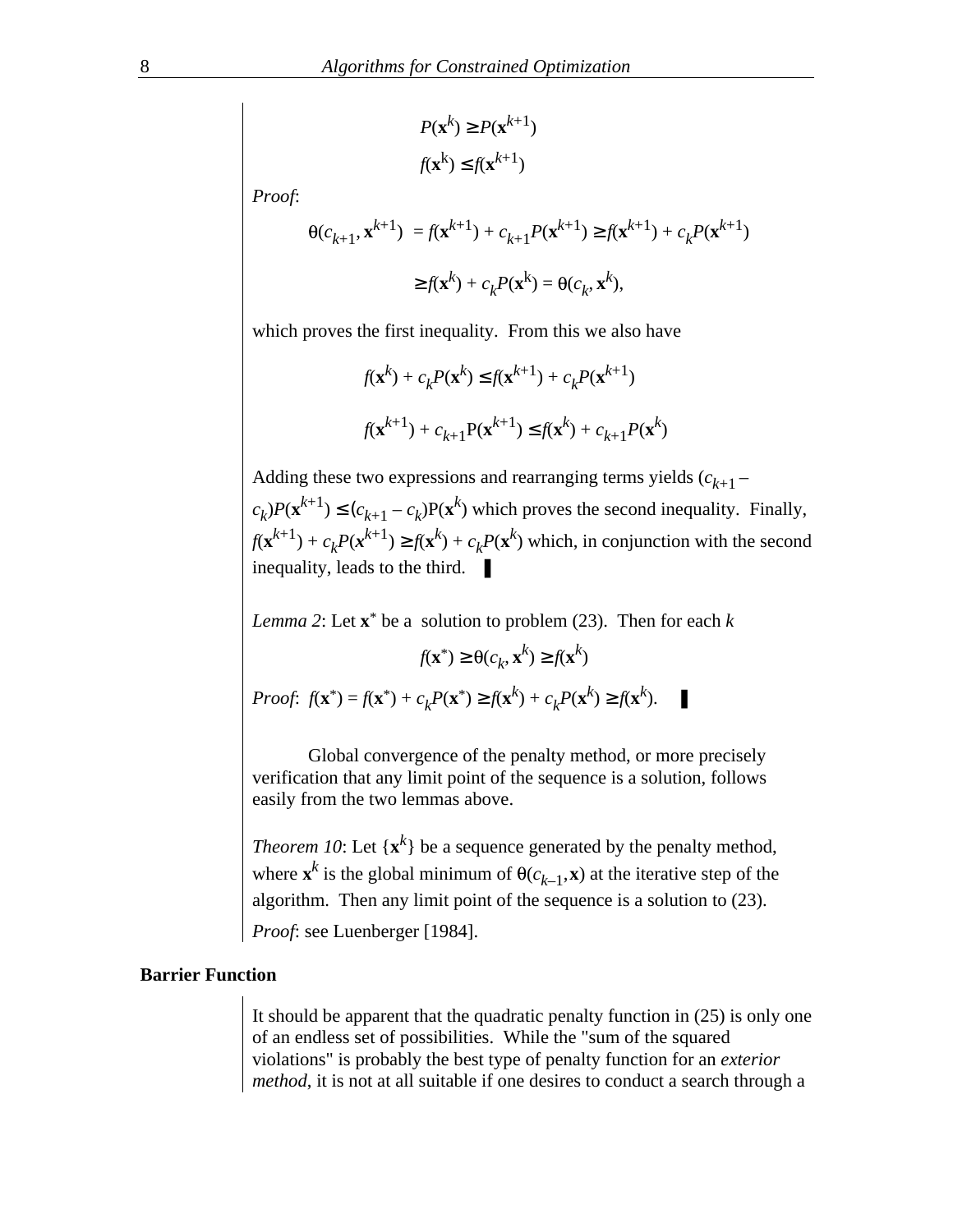sequence of feasible or *interior* points. Let us consider the following augmented objective function

$$
B(r, \mathbf{x}) = f(\mathbf{x}) + r \sum_{i=1}^{m} \frac{-1}{g_i(\mathbf{x})}
$$
 (27)

where  $r > 0$  is the barrier parameter. This function is valid only for interior points such that all constraints are strictly satisfied:  $g_i(\mathbf{x}) < 0$  for all *i*.

Equation (27) indicates that the closer one gets to a constraint boundary, the larger  $B(r, x)$  becomes. Indeed, points precisely on any boundary are not defined. Hence *B*(*r*,**x**) is often called a *barrier function* and, in a sense, is opposite to the kind of exterior penalty function introduced in (25).

As discussed in Chapter 4, the basic idea of interior point methods is to start with a feasible point and a relatively *large* value of the parameter *r*. This will prevent the algorithm from approaching the boundary of the feasible region. At each subsequent iteration, the value of *r* is monotonically *decreased* in such a way that the resultant problem is relatively easy to solve if the optimal solution of its immediate predecessor is used as the starting point. Mathematically, the sequence of solutions  $\{x^k\}$  can be shown to converge to a local minimum in much the same way that the exterior penalty method was shown to converge earlier.

#### *Example* 18

To clarify these ideas consider the problem

Minimize 
$$
\{f(\mathbf{x}) = 2x_1^2 + 9x_2 \text{ subject to } x_1 + x_2 \quad 4\}.
$$

Using (27) the augmented objective function is

$$
B(r, \mathbf{x}) = 2x_1^2 + 9x_2 + r \frac{-1}{-x_1 - x_2 + 4}.
$$

with gradient

$$
x^{B(r, x)} = \frac{4x_1 - r(-x_1 - x_2 + 4)^{-2}}{9 - r(-x_1 - x_2 + 4)^{-2}}.
$$

Setting the gradient vector to zero and solving for the stationary point yields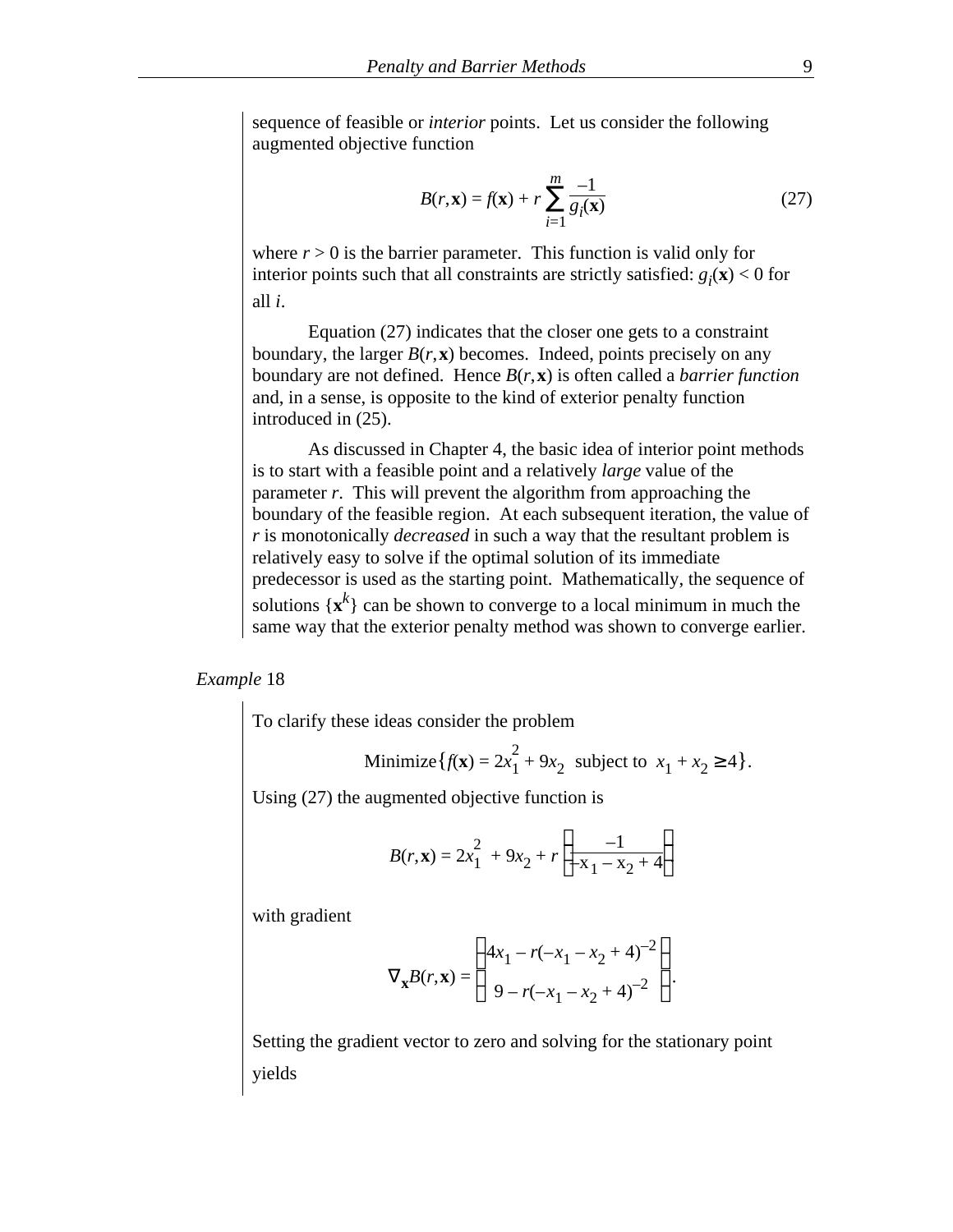$$
x_1(r) = 2.25
$$
 and  $x_2(r) = 0.333\sqrt{r} + 1.75$  for all  $r > 0$ .

In the limit as *r* approaches 0, these values become  $x_1 = 2.25$  and  $x_2 = 1.75$ with  $f(\mathbf{x}) = 25.875$  which is the optimal solution to the original problem. Figure 21 depicts the feasible region and several isovalue contours of  $f(\mathbf{x})$ . Also shown is the locus of optimal solutions for  $B(r, \mathbf{x})$  starting with  $r_0 =$ 20 and decreasing to 0.



Figure 21. Graphical illustration of the barrier search procedure

#### **A Mixed Barrier-Penalty Function**

Equality constraints, though not discussed up until now, can be handled efficiently with a penalty function. Let us consider the following problem.

> Minimize  $f(\mathbf{x})$ subject to  $h_i(\mathbf{x}) = 0$ ,  $i = 1,...,p$

$$
g_i(\mathbf{x}) \quad 0, i = 1, \dots, m
$$

The most common approach to implementing the sequential unconstrained minimization technique for this model is to form the *logarithmicquadratic loss function*

$$
LQ(r_k, \mathbf{x}) = f(\mathbf{x}) - r_k \ln(-g_i(\mathbf{x})) + \frac{1}{r_k} \int_{i=1}^p h_i(\mathbf{x})^2.
$$

The algorithm finds the unconstrained minimizer of  $LQ(r_k, \mathbf{x})$  over the set  ${\bf x}: g_i({\bf x}) < 0, i = 1,...,m$  for a sequence of scalar parameters  $\{r_k\}$  strictly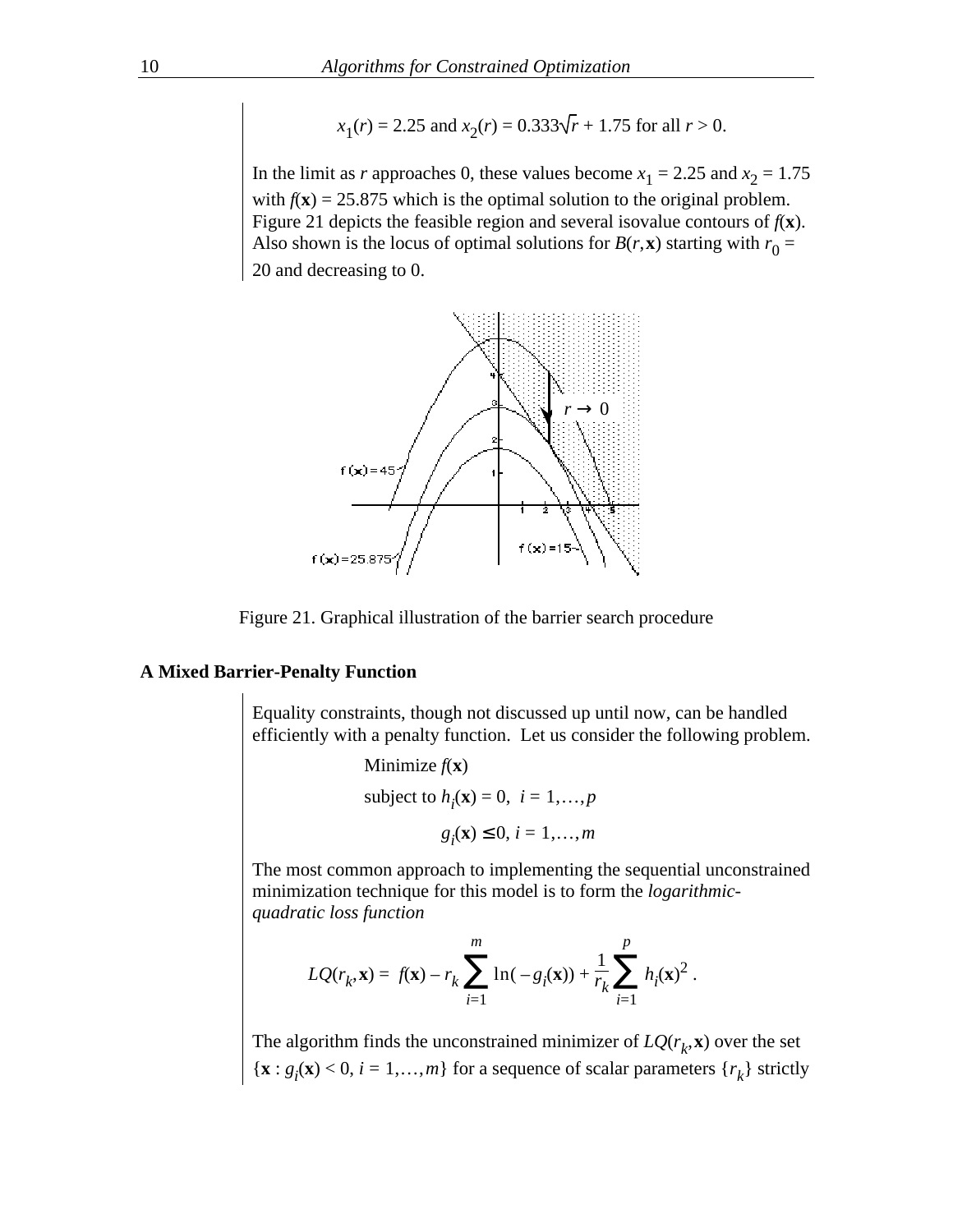decreasing to zero. All convergence, duality, and convexity results for  $LQ(r_k, \mathbf{x})$  are similar to those for the pure penalty and barrier functions.

Note that for a given  $r$ , the stationarity condition is

$$
f(\mathbf{x}(r)) - \sum_{i=1}^{m} \frac{r}{-\mathcal{G}_i(\mathbf{x}(r))} \quad \mathcal{G}_i(\mathbf{x}(r)) + \sum_{i=1}^{p} \frac{2h_i(\mathbf{x}(r))}{r} \quad h_i(\mathbf{x}(r)) = 0
$$

Fiacco and McCormick were able to show that as *r*  $(0, r/g(x(r)))$ *i* , the optimal Lagrange multiplier for the *i*th inequality constraint, and  $2h_i(\mathbf{x}(r))/r$  $i<sub>i</sub>$ , the optimal Lagrange multiplier for the *i*th equality constraint. This result is suggested by the fractions in the above summations.

#### **Summary**

Penalty and barrier methods are among the most powerful class of algorithms available for attacking general nonlinear optimization problems. This statement is supported by the fact that these techniques will converge to at least a local minimum in most cases, regardless of the convexity characteristics of the objective function and constraints. They work well even in the presence of cusps and similar anomalies that can stymie other approaches.

Of the two classes, the exterior methods must be considered preferable. The primary reasons are as follows.

- 1. Interior methods cannot deal with equality constraints without cumbersome modifications to the basic approach.
- 2. Interior methods demand a feasible starting point. Finding such a point often presents formidable difficulties in and of itself.
- 3. Interior methods require that the search never leave the feasible region. This significantly increases the computational effort associated with the line search segment of the algorithm.

Although penalty and barrier methods met with great initial success, their slow rates of convergence due to ill-conditioning of the associated Hessian led researchers to pursue other approaches. With the advent of interior point methods for linear programming, algorithm designers have taken a fresh look at penalty methods and have been able to achieve much greater efficiency than previously thought possible (e.g., see Nash and Sofer [1993]).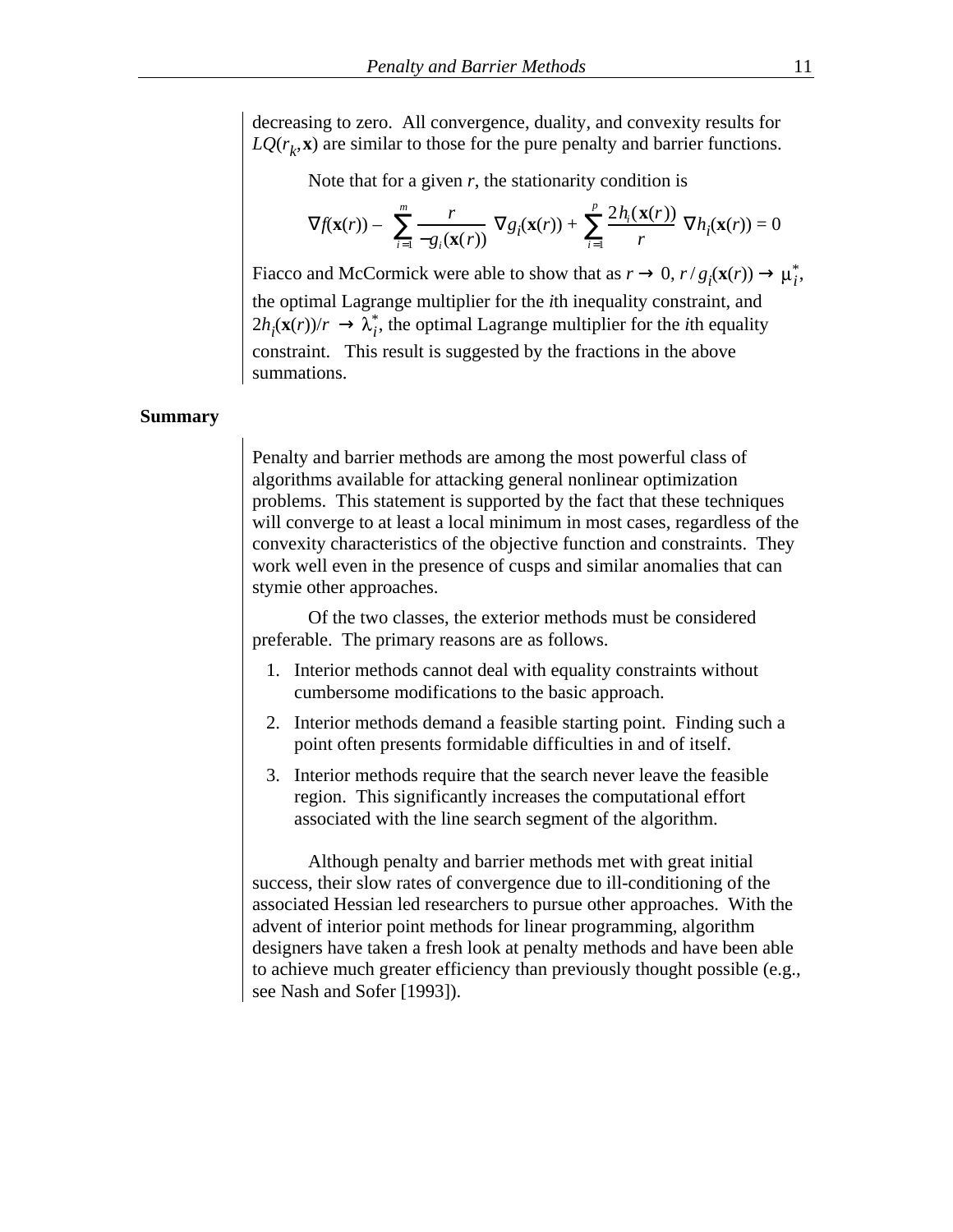### **A.2 Primal Methods**

In solving a nonlinear program, primal methods work on the original problem directly by searching the feasible region for an optimal solution. Each point generated in the process is feasible and the value of the objective function constantly decreases. These methods have three significant advantages: (1) if they terminate before confirming optimality (which is very often the case with all procedures), the current point is feasible; (2) if they generate a convergent sequence, it can usually be shown that the limit point of that sequence must be at least a local minimum; (3) they do not rely on special structure, such as convexity, so they are quite general. Notable disadvantages are that they require a phase 1 procedure to obtain an initial feasible point and that they are all plagued, particularly when the problem constraints are nonlinear, with computational difficulties arising from the need to remain within the feasible region from one iteration to the next. The convergence rates of primal methods are competitive with those of other procedures, and for problems with linear constraints, they are often among the most efficient.

Primal methods, often called *feasible direction methods*, embody the same philosophy as the techniques of unconstrained minimization but are designed to deal with inequality constraints. Briefly, the idea is to pick a starting point satisfying the constraints and to find a direction such that (i) a small move in that direction remains feasible, and (ii) the objective function improves. One then moves a finite distance in the determined direction, obtaining a new and better point. The process is repeated until no direction satisfying both (i) and (ii) can be found. In general, the terminal point is a constrained local (but not necessarily global) minimum of the problem. A direction satisfying both (i) and (ii) is called a *usable feasible direction*. There are many ways of choosing such directions, hence many different primal methods. We now present a popular one based on linear programming.

#### **Zoutendijk's Method**

Once again, we consider problem (23) with constraint set is  $S = {\mathbf{x} : g_i(\mathbf{x})}$ 0,  $i = 1, \ldots, m$ . Assume that a starting point  $\mathbf{x}^0$  *S* is available. The problem is to choose a vector **d** whose direction is both usable and feasible. Let  $g_i(\mathbf{x}^0) = 0$ , *i I*, where the indices in *I* correspond to the binding constraints at **x** 0 . For feasible direction **d**, a small move along this vector beginning at the point **x** 0 makes no binding constraints negative, i.e.,

$$
\frac{d}{dt} g_i(\mathbf{x}^0 + t\mathbf{d}) \Big|_{t=0} = g_i(\mathbf{x}^0)^T \mathbf{d} \quad 0, \quad i \quad I
$$

For a minimization objective, a usable feasible vector has the additional property that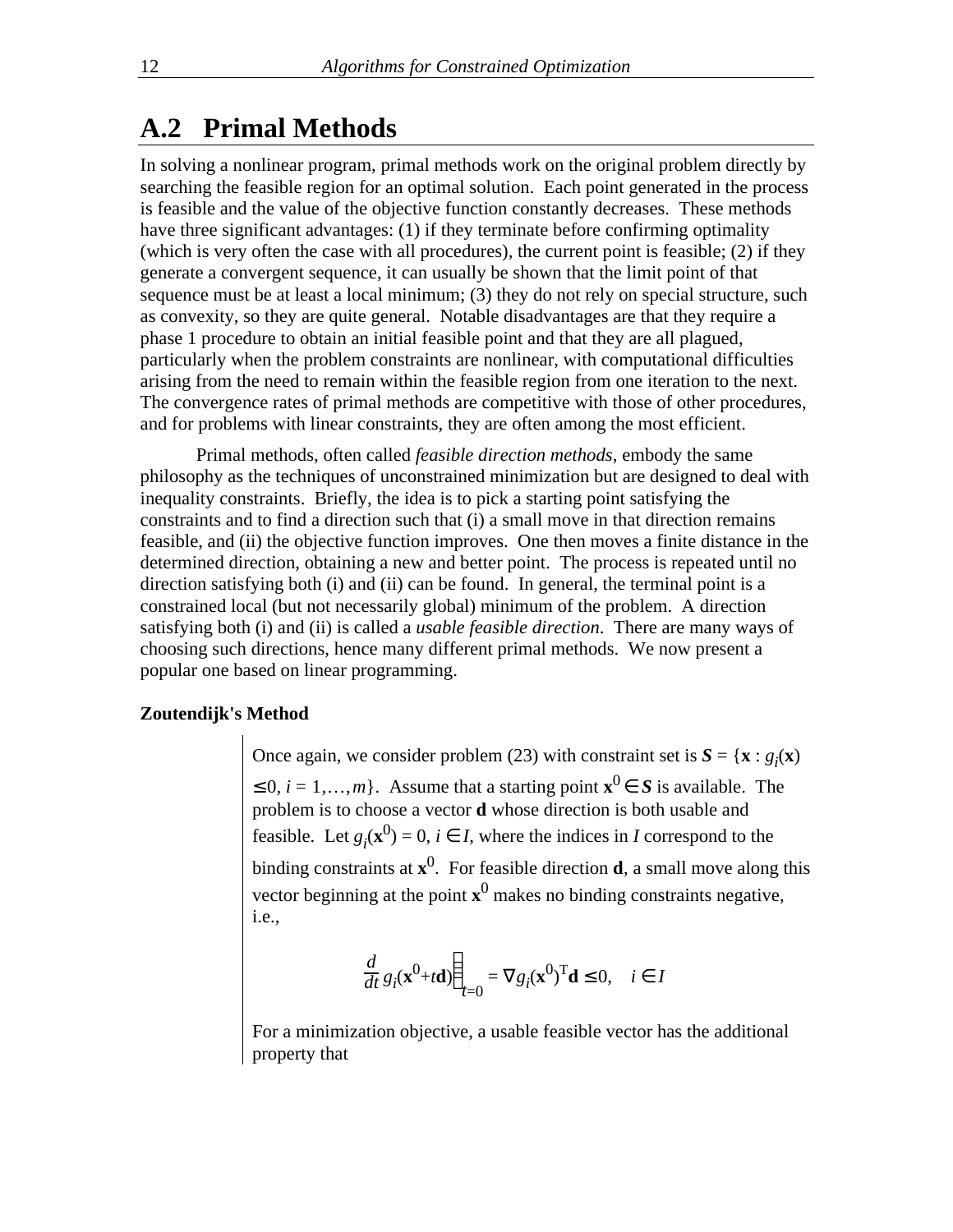$$
\frac{d}{dt}f(\mathbf{x}^0+t\mathbf{d})\Big|_{t=0} = f(\mathbf{x}^0)^{\mathrm{T}}\mathbf{d} < 0
$$

Therefore, the function initially decreases along the vector. In searching for a "best" vector **d** along which to move, one could choose that feasible vector minimizing  $f(\mathbf{x}^0)^\mathrm{T} \mathbf{d}$ . If some of the binding constraints were nonlinear, however, this could lead to certain difficulties. In particular, starting at  $\mathbf{x}^0$  the feasible direction  $\mathbf{d}^0$  that minimizes  $f(\mathbf{x}^0)^\text{T} \mathbf{d}$  is the projection of  $- f(x^0)$  onto the tangent plane generated by the binding constraints at **x** 0 . Because the constraint surface is curved, movement along **d**<sup>0</sup> for any finite distance violates the constraint. Thus a recovery move must be made to return to the feasible region. Repetitions of the procedure lead to inefficient zigzagging. As a consequence, when looking for a locally best direction it is wise to choose one that, in addition to decreasing *f*, also moves away from the boundaries of the nonlinear constraints. The expectation is that this will avoid zigzagging. Such a direction is the solution of the following problem.

Minimize 
$$
\xi
$$
 (28a)

subject to 
$$
g_i(\mathbf{x}^0)^T \mathbf{d} - \phi_i \xi = 0, \quad i \quad I
$$
 (28b)

$$
f(\mathbf{x}^0)^T \mathbf{d} - \xi \qquad 0 \tag{28c}
$$

$$
\mathbf{d}^{\mathrm{T}}\mathbf{d} = 1 \tag{28d}
$$

where  $0 \quad \phi_i \quad 1$  is selected by the user. If all  $\phi_i = 1$ , then any vector  $(d, \xi)$ satisfying (28b) - (28c) with  $\xi$  < 0 is a usable feasible direction. That with minimum  $\xi$  value is a best direction which simultaneously makes  $f(\mathbf{x}^0)^\mathrm{T} \mathbf{d}$ and  $g_i(\mathbf{x}^0)^\mathrm{T} \mathbf{d}$  as negative as possible; i.e., steers away from the nonlinear constraint boundaries. Other values of  $\phi_i$  enable one to emphasize certain constraint boundaries relative to others. Equation (28d) is a normalization requirement ensuring that  $\xi$  is finite. If it were not included and a vector  $(d, \xi)$  existed satisfying Eqs. (28b) - (28c) with  $\xi$  negative, then  $\xi$  could be made to approach – , since (28b) - (28c) are not homogeneous. Other normalizations, such as  $|d_j|$  1 for all *j*, are also possible.

Because the vectors  $f$  and  $g_i$  are evaluated at a fixed point  $\mathbf{x}^0$ , the above direction-finding problem is almost linear, the only nonlinearity being (28d). Zoutendijk showed that this constraint can be handled by a modified version of the simplex method so problem (28) may be solved with reasonable efficiency. Note that if some of the constraints in the original nonlinear program (1) were given as equalities, the algorithm would have to be modified slightly.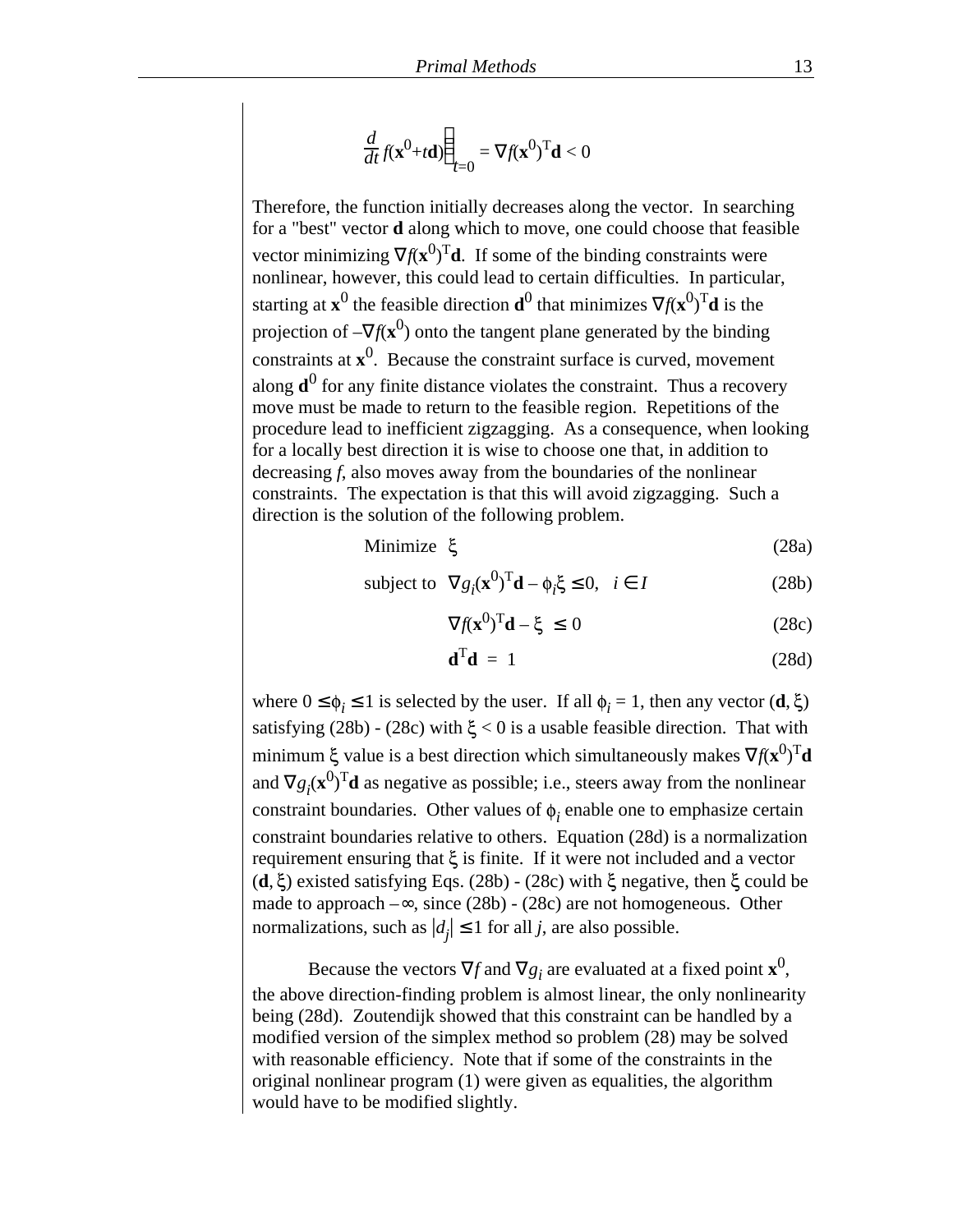Of course, once a direction has been determined, the step size must still be found. This problem may be dealt with in almost the same manner as in the unconstrained case. It is still desirable to minimize the objective function along the vector **d**, but now no constraint may be violated. Thus *t* is determined to minimize  $f(\mathbf{x}^k + t\mathbf{d}^k)$  subject to the constraint  $\mathbf{x}^k + t\mathbf{d}^k$  *S*. Any of the techniques discussed in Section 10.6 can be used. A new point is thus determined and the direction-finding problem is re-solved. If at some point the minimum  $\xi = 0$ , then there is no feasible direction satisfying  $f(\mathbf{x}^0)^\mathrm{T} \mathbf{d} < 0$  and the procedure terminates. The final point will generally be a local minimum of the problem. Zoutendijk showed that for convex programs the procedure converges to the global minimum.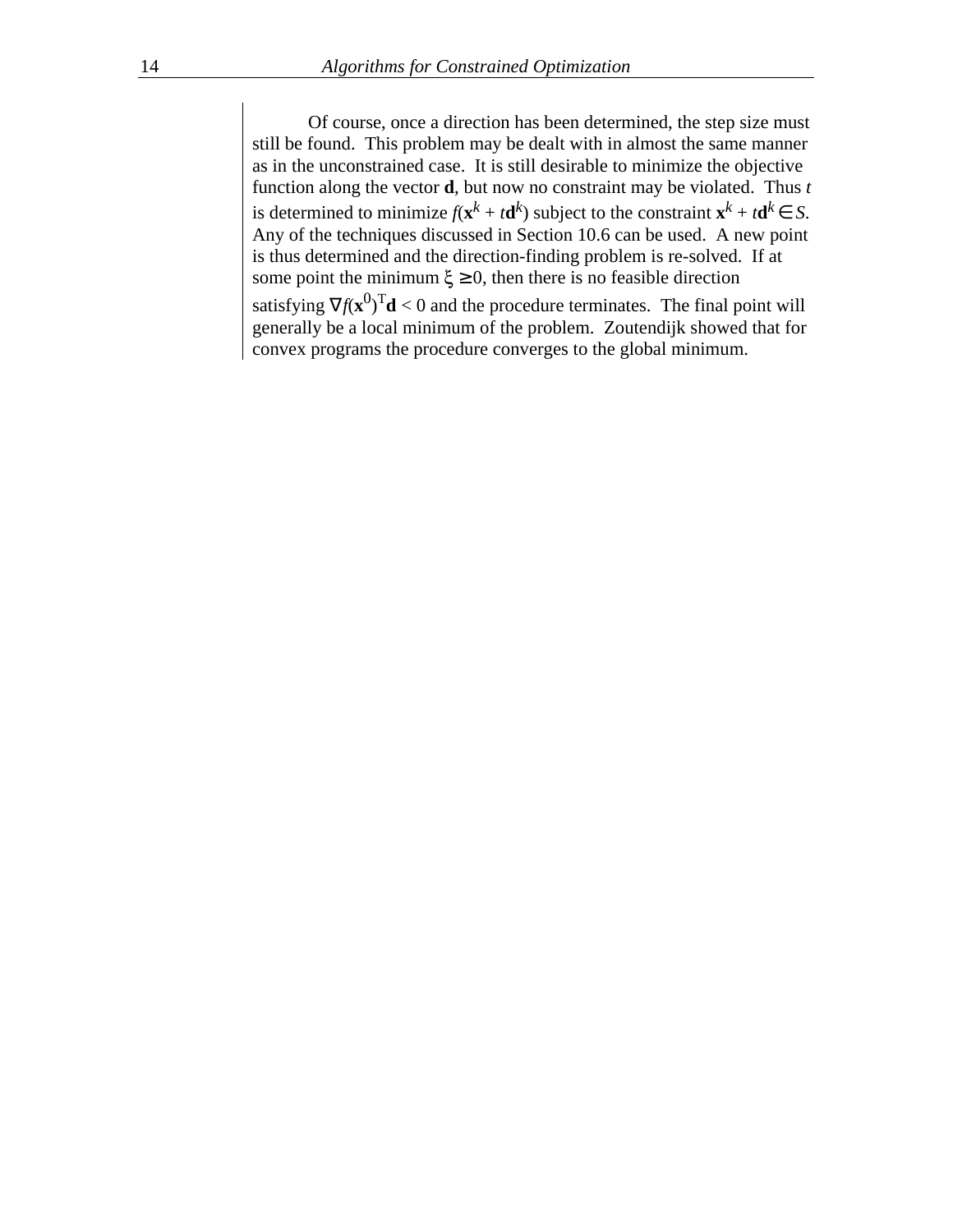### **A.3 Sequential Quadratic Programming**

Successive linear programming (SLP) methods solve a sequence of linear approximations to the original nonlinear program. In this respect they are similar to Zoutendijk's method but they do not require that feasibility be maintained at each iteration. Recall that if  $f(x)$ is a nonlinear function and  $x^c$  is the current value for x, then the first order Taylor series expansion of  $f(\mathbf{x})$  around  $\mathbf{x}^c$  is

$$
f(\mathbf{x}) = f(\mathbf{x}^{\mathcal{C}} + \mathbf{x}) \quad f(\mathbf{x}^{\mathcal{C}}) + f(\mathbf{x}^{\mathcal{C}}) \quad \mathbf{x}) \tag{29}
$$

where **x** is the direction of movement. Given initial values for the variables, in SLP all nonlinear functions are replaced by their linear approximations as in Eq. (29). The variables in the resulting LP are the  $x_j$ 's representing changes from the current values. It is common to place upper and lower bounds on each  $x_j$ , given that the linear approximation is reasonably accurate only in some neighborhood of the initial point.

The resulting linear program is solved and if the new point provides an improvement it becomes the incumbent and the process is repeated. If the new point does not yield an improvement, the step bounds may need to be reduced or we may be close enough to an optimum to stop. Successive points generated by this procedure need not be feasible even if the initial point is. However, the amount of infeasibility generally is reduced as the iterations proceed.

Successive quadratic programming (SQP) methods solve a sequence of quadratic programming approximations to the original nonlinear program (Fan et al. [1988]). By definition, QPs have a quadratic objective function, linear constraints, and bounds on the variables. A number of efficient procedures are available for solving them. As in SLP, the linear constraints are first order approximations of the actual constraints about the current point. The quadratic objective function used, however, is not just the second order Taylor series approximation to the original objective function but a variation based on the Lagrangian.

> We will derive the procedure for the equality constrained version of a nonlinear program.

Minimize 
$$
f(\mathbf{x})
$$
 (30a)

subject to 
$$
h_i(\mathbf{x}) = 0, \ i = 1,...,m
$$
 (30b)

The Lagrangian for this problem is  $\mathbf{L}(\mathbf{x}, \lambda) = f(\mathbf{x}) - \lambda^T h(\mathbf{x})$ . Recall that first order necessary conditions for the point  $x^c$  to be a local minimum of Problem (30) are that there exist Lagrange multiplies  $\lambda^c$  such that

$$
\mathbf{L}_{\mathbf{x}}(\mathbf{x}^{\mathbf{C}}, \lambda^{\mathbf{C}}) = f(\mathbf{x}^{\mathbf{C}}) - (\lambda^{\mathbf{C}})^{\mathbf{T}} \mathbf{h}(\mathbf{x}^{\mathbf{C}}) = \mathbf{0}
$$
 (31)

and  $h(x^c) = 0$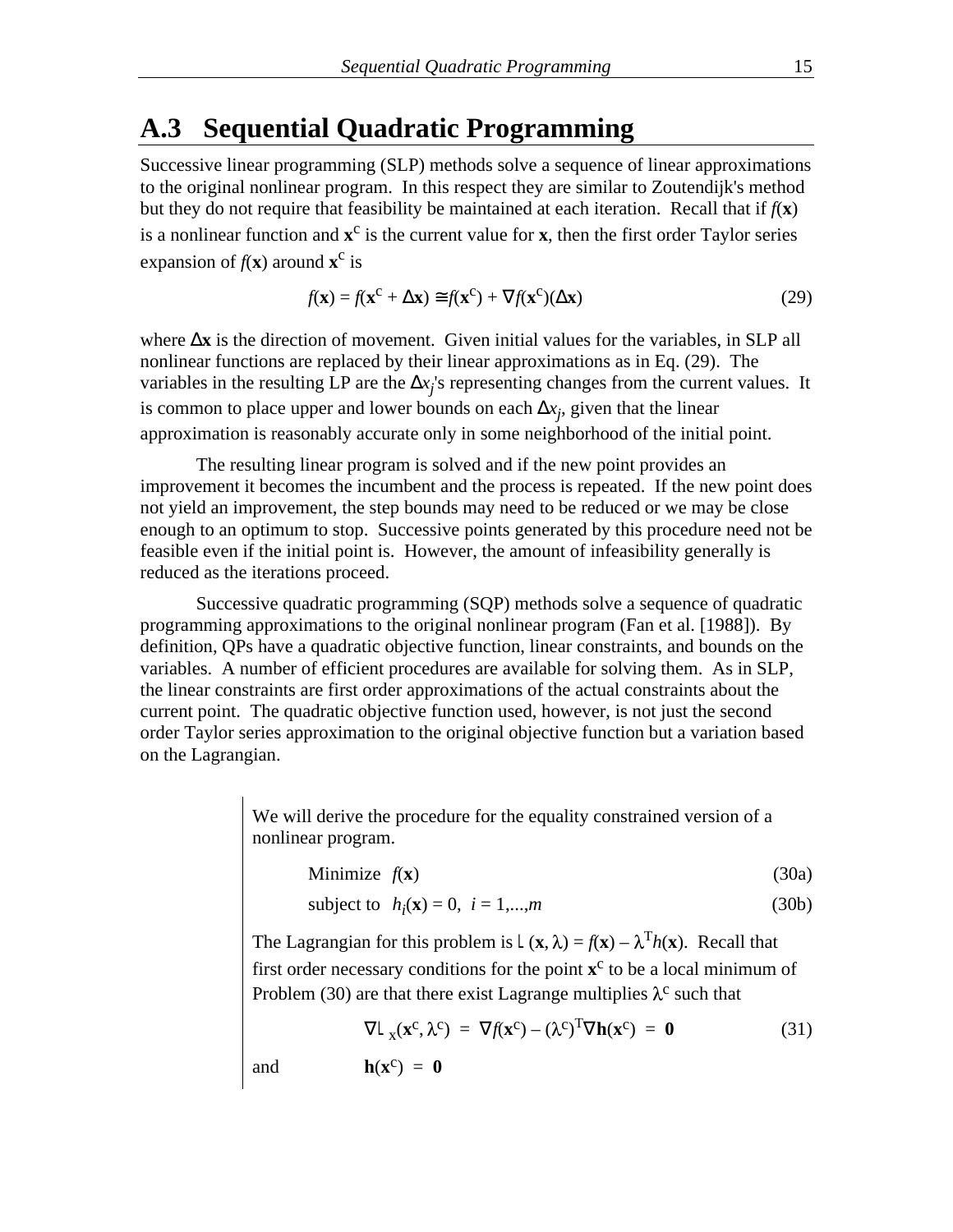Applying Newton's method to solve the system of equations (31), requires their linearization at the current point yielding the linear system

$$
\mathbf{L}_{\mathbf{x}}^2(\mathbf{x}^{\mathbf{C}}, \lambda^{\mathbf{C}}) - \frac{2}{\mathbf{h}}(\mathbf{x}^{\mathbf{C}}) \qquad \mathbf{x} = \mathbf{L}_{\mathbf{x}}(\mathbf{x}^{\mathbf{C}}, \lambda^{\mathbf{C}}) \n- \frac{2}{\mathbf{h}}(\mathbf{x}^{\mathbf{C}})^{\mathrm{T}} \qquad \mathbf{0} \qquad \lambda = \mathbf{h}(\mathbf{x}^{\mathbf{C}})
$$
\n(32)

It is easy to show that if  $(\mathbf{x}, \lambda)$  satisfies Eq. (32) then  $(\mathbf{x}, \lambda^c + \lambda)$ will satisfy the necessary conditions for the optimality of the following QP.

Minimize 
$$
f(\mathbf{x}^c)(\mathbf{x}) + \frac{1}{2} \mathbf{x}^T \mathbf{L}_x^2(\mathbf{x}^c, \lambda^c) \mathbf{x}
$$
 (33a)

subject to 
$$
\mathbf{h}(\mathbf{x}^c) + \mathbf{h}(\mathbf{x}^c) \mathbf{x} = \mathbf{0}
$$
 (33b)

On the other hand, if  $\mathbf{x}^* = \mathbf{0}$  is the solution to this problem, we can show that **x** c satisfies the necessary conditions (31) for a local minimum of the original problem. First, since  $\mathbf{x}^* = \mathbf{0}$ ,  $\mathbf{h}(\mathbf{x}^c) = \mathbf{0}$  and  $\mathbf{x}^c$  is feasible to Problem (30). Now, because  $\mathbf{x}^*$  solves Problem (33), there exists a  $\lambda^*$ such that the gradient of the Lagrangian function for (33) evaluated at **x**\*  $= 0$  is also equal to zero; i.e.,  $f(\mathbf{x}^c) - (\lambda^*)^T$  **h**( $\mathbf{x}^c$ ) = 0. The Lagrange multipliers  $\lambda^*$  can serve as the Lagrange multipliers for the original problem and hence the necessary conditions (31) are satisfied by  $(\mathbf{x}^c, \lambda^*)$ .

The extension to inequality constraints is straightforward; they are linearized and included in the Lagrangian when computing the Hessian matrix, **L**, of the Lagrangian. Linear constraints and variable bounds contained in the original problem are included directly in the constraint region of Eq. (33b). Of course, the matrix **L** need not be positive definite, even at the optimal solution of the NLP, so the QP may not have a minimum. Fortunately, positive definite approximations of **L** can be used so the QP will have an optimal solution if it is feasible. Such approximations can be obtained by a slight modification of the popular BFGS updating formula used in unconstrained minimization. This formula requires only the gradient of the Lagrangian function so second derivatives of the problem functions need not be computed.

Because the QP can be derived from Newton's method applied to the necessary conditions for the optimum of the NLP, if one simply accepts the solution of the QP as defining the next point, the algorithm behaves like Newton's method; i.e., it converges rapidly near an optimum but may not converge from a poor initial point. If **x** is viewed as a search direction, the convergence properties can be improved. However, since both objective function improvement and reduction of the constraint infeasibilities need to be taken into accounted, the function to be minimized in the line search process must incorporate both. Two possibilities that have been suggested are the exact penalty function and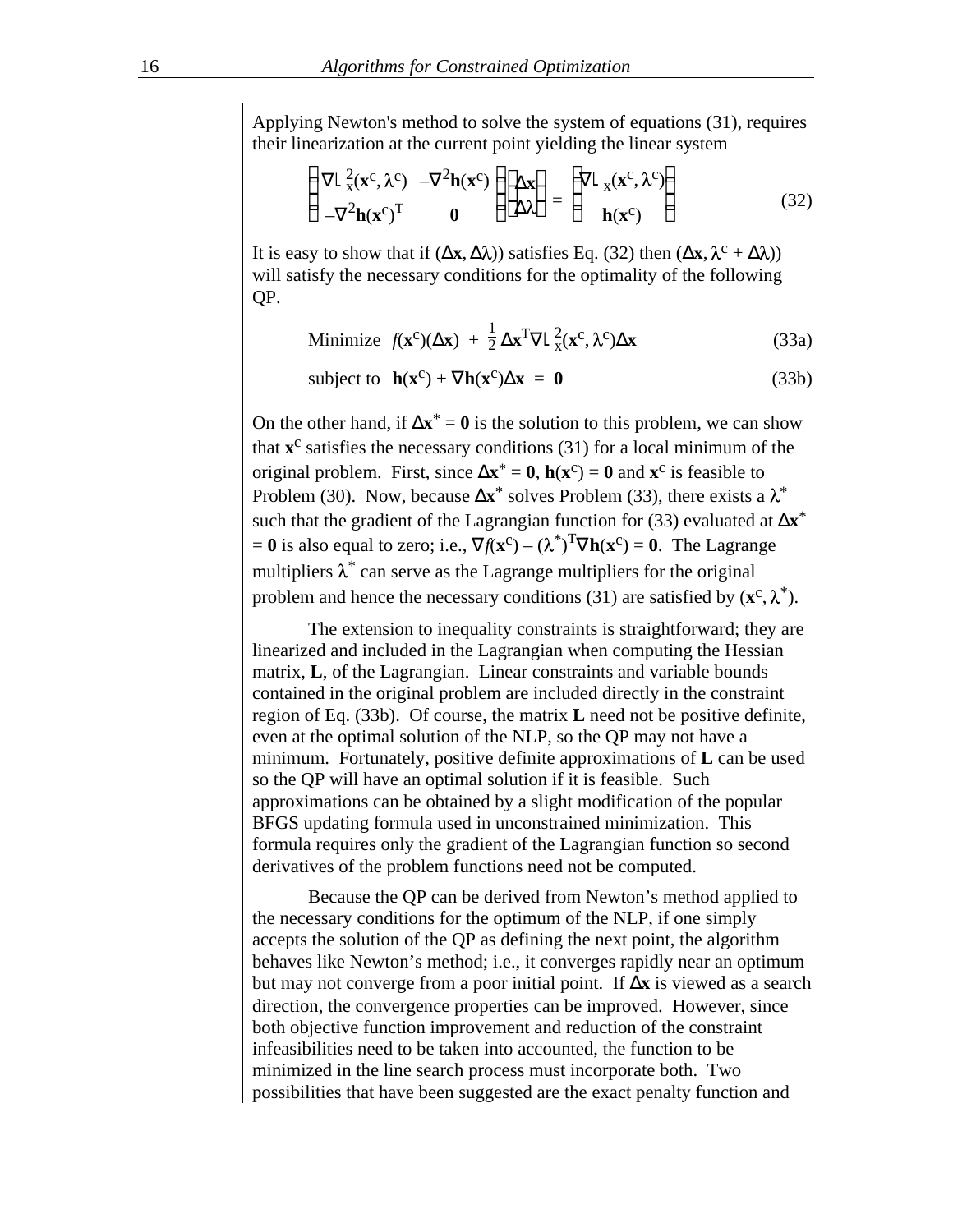the Lagrangian function. The Lagrangian is suitable for the following reasons:

- 1. On the tangent plane to the active constraints, it has a minimum at the optimal solution to the NLP.
- 2. It initially decreases along the direction **x**.

If the penalty weight is large enough, the exact penalty function also has property (2) and is minimized at the optimal solution of the NLP.

#### *Relative advantages and disadvantages:*

Table A2, taken from Lasdon et al. [1996], summarizes the relative merits of SLP, SQP, and GRG algorithms, focusing on their application to problems with many nonlinear equality constraints. One feature appears as both an advantage and a disadvantage –– whether or not the algorithm can violate the nonlinear constraints of the problem by relatively large amounts during the solution process.

SLP and SQP usually generate points yielding large violations of the constraints. This can cause difficulties, especially in models with log or fractional power expressions, since negative arguments for these functions are possible. Such problems have been documented in reference to complex chemical process examples in which SLP and some exterior penalty-type algorithms failed, whereas an implementation of the GRG method succeeded and was quite efficient. On the other hand, algorithms that do not attempt to satisfy the equalities at each step can be faster than those that do. The fact that SLP and SQP satisfy all linear constraints at each iteration should ease the aforementioned difficulties but do not eliminate them.

There are situations in which the optimization process must be interrupted before the algorithm has reached optimality and the current point must be used or discarded. Such cases are common in on-line process control where temporal constraints force immediate decisions. In these situations, maintaining feasibility during the optimization process may be a requirement for the optimizer inasmuch as constraint violations make a solution unusable. Clearly, all three algorithms have advantages that will dictate their use in certain situations. For large problems, SLP software is used most widely because it is relatively easy to implement given a good LP system. Nevertheless, large-scale versions of GRG and SQP have become increasingly popular.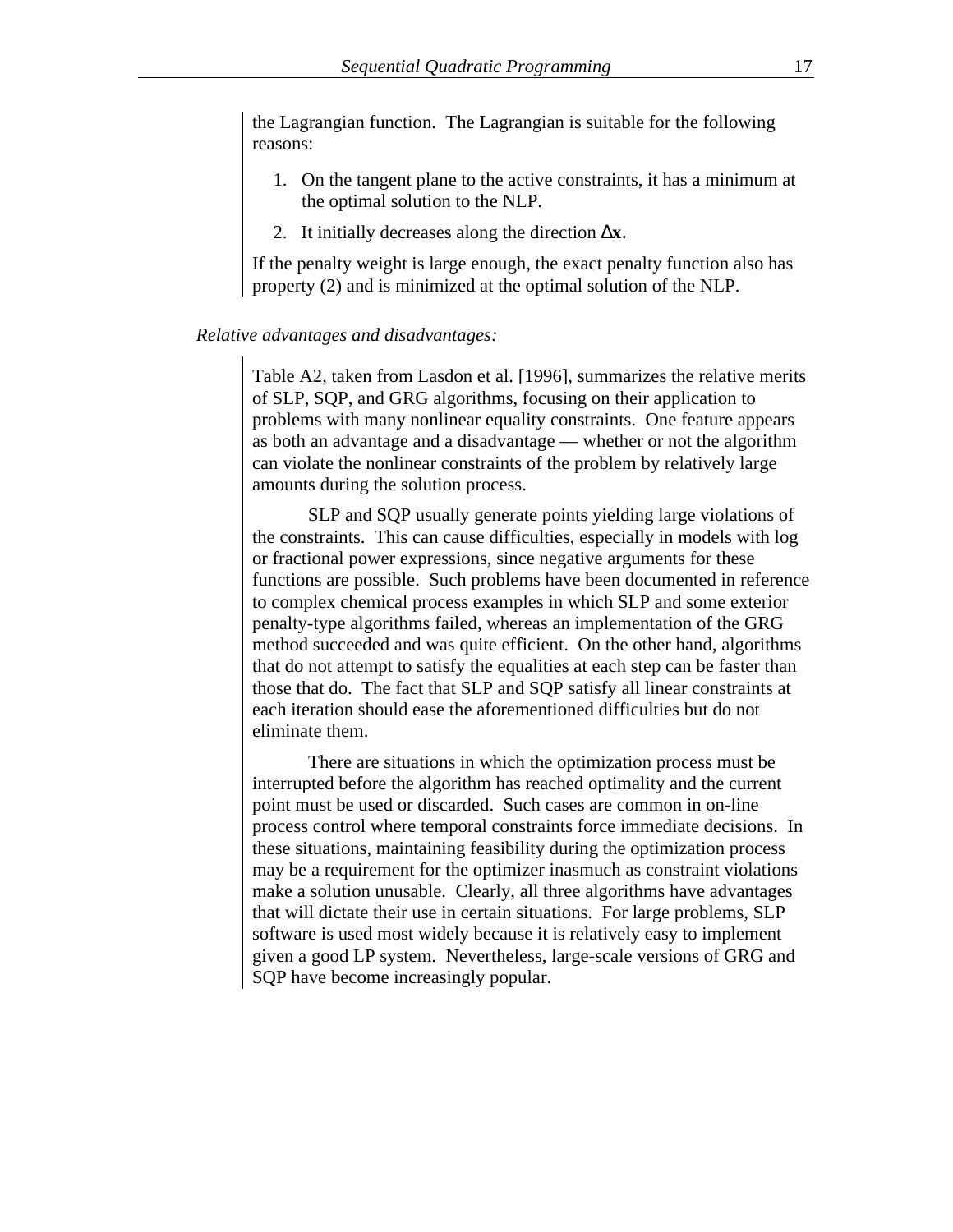| Algorithm  | Relative advantages                                                                                                                                                                                                                                                                                                                                                                                                                                  | Relative disadvantage                                                                                                                                      |  |  |
|------------|------------------------------------------------------------------------------------------------------------------------------------------------------------------------------------------------------------------------------------------------------------------------------------------------------------------------------------------------------------------------------------------------------------------------------------------------------|------------------------------------------------------------------------------------------------------------------------------------------------------------|--|--|
| <b>SLP</b> | Easy to implement<br>Widely used in practice<br>Rapid convergence when<br>$\bullet$<br>optimum is at a vertex<br>Can handle very large<br>problems<br>Does not attempt to satisfy<br>equalities at each iteration<br>Can benefit from<br>improvements in LP solvers                                                                                                                                                                                  | May converge slowly on<br>problems with nonvertex<br>optima<br>Will usually violate nonlinear<br>constraints until convergence,<br>often by large amounts  |  |  |
| SQP        | Usually requires fewest<br>functions and gradient<br>evaluations of all three<br>algorithms (by far)<br>Does not attempt to satisfy<br>equalities at each iteration                                                                                                                                                                                                                                                                                  | Will usually violate nonlinear<br>constraints until convergence,<br>often by large amounts<br>Harder than SLP to<br>implement<br>Requires a good QP solver |  |  |
| <b>GRG</b> | Probably most robust of all<br>$\bullet$<br>three methods<br>Versatile--especially good<br>$\bullet$<br>for unconstrained or linearly<br>constrained problems but<br>also works well for nonlinear<br>constraints<br>Can utilize existing process<br>٠<br>simulators employing<br>Newton's method<br>Once it reaches a feasible<br>$\bullet$<br>solution it remains feasible<br>and then can be stopped at<br>any stage with an improved<br>solution | Hardest to implement<br>$\bullet$<br>Needs to satisfy equalities at<br>each step of the algorithm                                                          |  |  |

|  |  |  |  |  |  | Table A2. Relative Merits of SLP, SQP, and GRG Algorithms |
|--|--|--|--|--|--|-----------------------------------------------------------|
|--|--|--|--|--|--|-----------------------------------------------------------|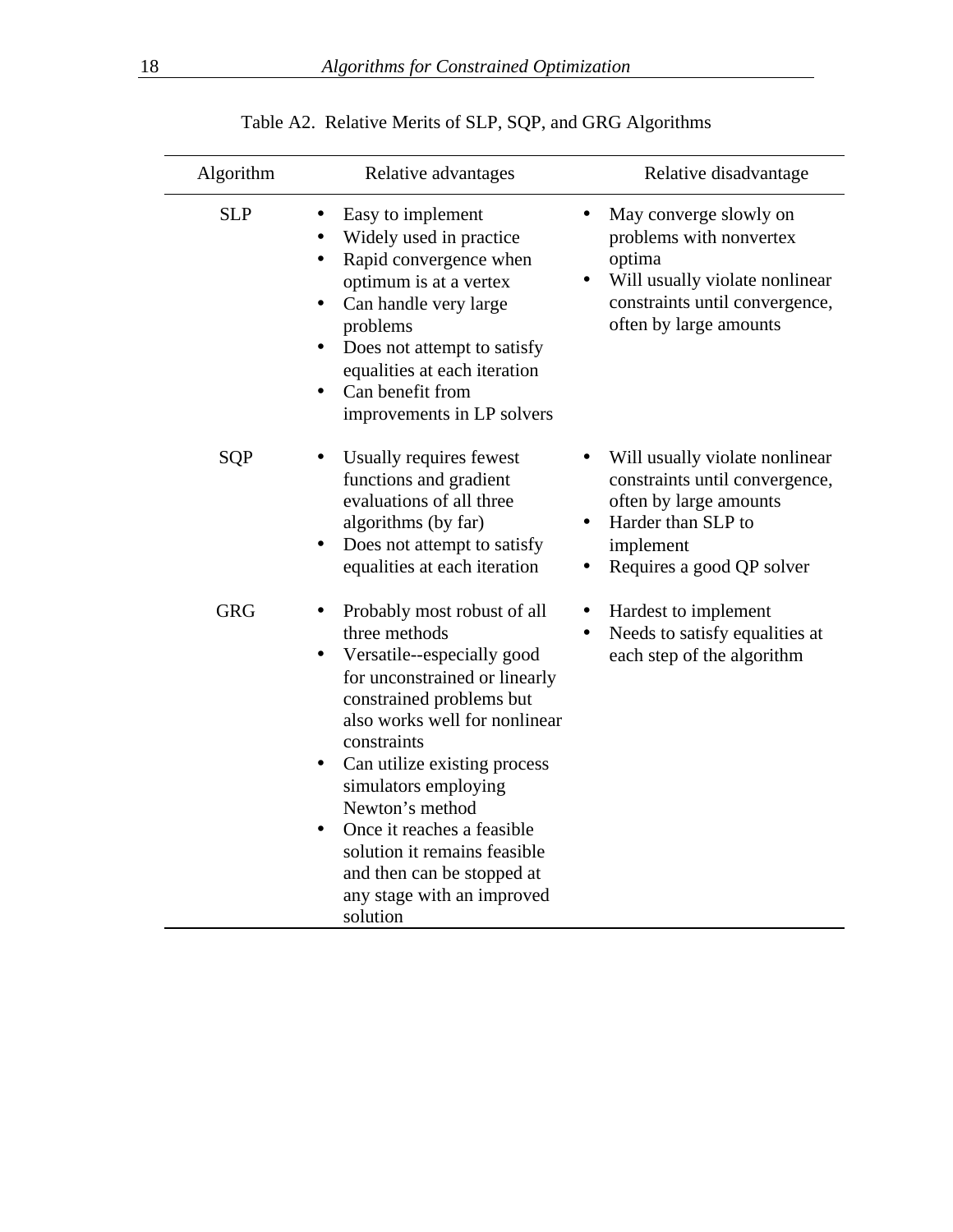### **A.3 Exercises**

33. Solve the problem given below with an exterior penalty function method, and then repeat the calculations using a barrier function method.

Minimize 
$$
x_1^2 + 4x_2^2 - 8x_1 - 16x_2
$$
  
subject to  $x_1 + x_2 = 5$   
 $0 \quad x_1 = 3, x_2 = 0$ 

34. Perform 5 iterations of the sequential unconstrained minimization technique using the logarithmic-quadratic loss function on the problem below. Let  $\mathbf{x}^0 = (0, 0)$ ,  $r_0 = 2$ and put  $r_{k+1}$  *r k* /2 after each iteration.

Minimize 
$$
x_1^2 + 2x_2^2
$$
  
subject to  $4x_1 + x_2$  6  
 $x_1 + x_2 = 3$   
 $x_1$  0,  $x_2$  0

- 35. Repeat the preceding exercise using Zoutendijk's procedure. Use the normalization  $-1$  *d<sub>j</sub>* 1, *j* = 1, 2, to permit solution by linear programming.
- 36. Consider the following separable nonlinear program.

Minimize 
$$
5x_1^2 - 10x_1 - 10x_2 \log_{10} x_2
$$
  
subject to  $x_1^2 + 2x_2^2 - 4, x_1 - 0, x_2 = 0$ 

- a. Approximate the separable functions with piecewise linear functions and solve the resultant model using linear programming. If necessary assume  $0\log_{10}0 = 0$ .
- b. Solve the original problem using an penalty function approach.
- c. Perform at least 4 iterations of Zoutendijk's procedure.
- 37. Solve the following problem using Zoutendijk's procedure. Start with  $\mathbf{x}^0 = (0, 3/4)$ .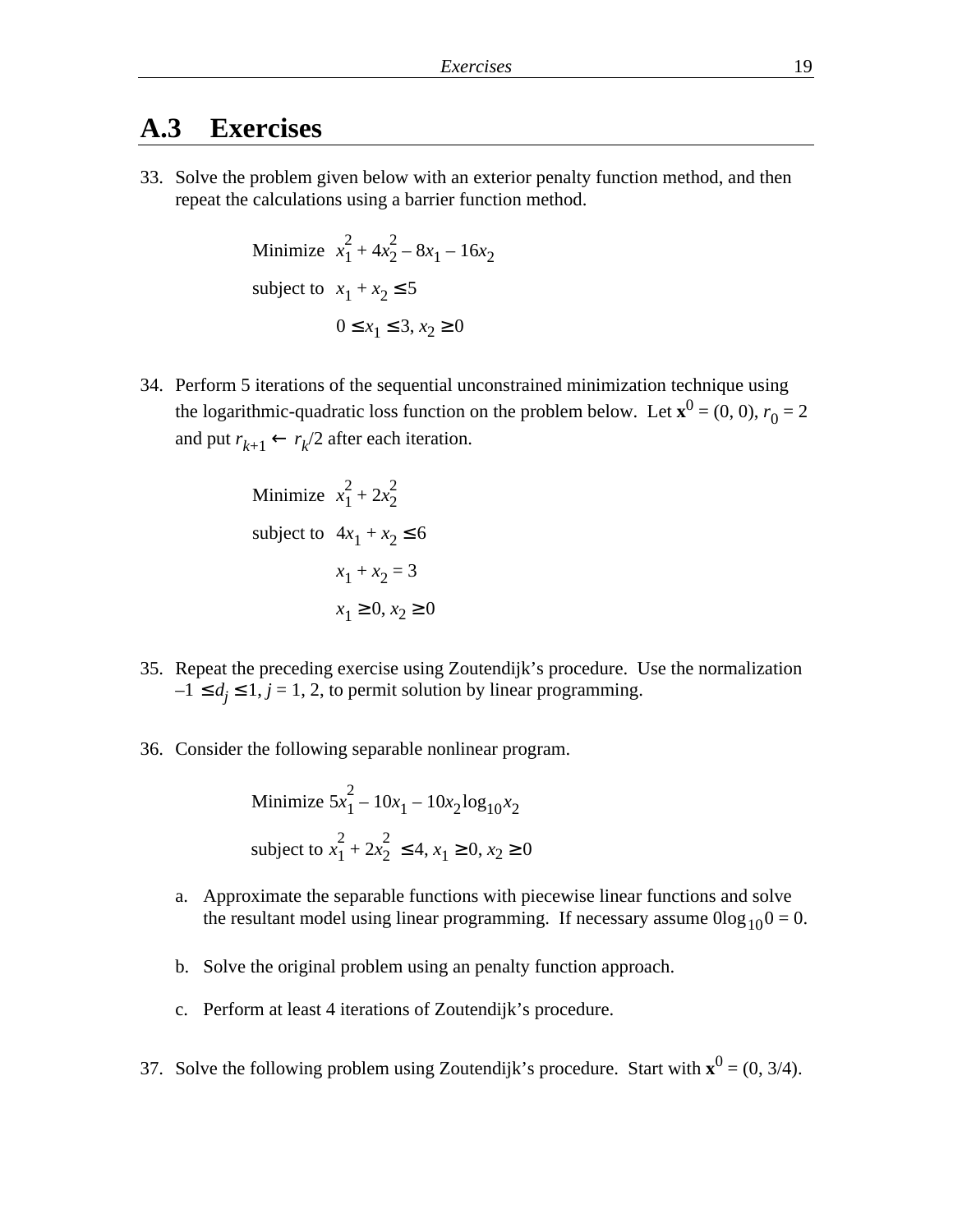Minimize  $2x_1^2$  $\frac{2}{1} + 2x_2^2$  $\frac{2}{2} - 2x_1x_2 - 4x_1 - 6x_2$ subject to  $x_1 + 5x_2$  5  $2x_1^2$  $\frac{1}{1} + x_2 = 0$  $x_1$  0,  $x_2$  0

38. Solve the relaxation of the redundancy problem when the budget for components is \$500 (the value of *C*). Use the data in the table below.

$$
\text{Maximize} \quad \begin{array}{c} n \\ 1 - (1 - r_j)^{1 + x_j} \end{array}
$$

*j* =1

*n*

subject to  $c_j x_j$ 

 $C, x_j \neq 0, j = 1, \ldots, n$ 

| Item, $j$            |     |     |      |      |
|----------------------|-----|-----|------|------|
| Reliability, $r_i$   | 0.9 | 0.8 | 0.95 | 0.75 |
| Cost per item, $c_i$ | 100 | 50  | 4O   | 200  |

39. Consider the following quadratic programming.

Minimize 
$$
f(\mathbf{x}) = 2x_1^2 + 20x_2^2 + 43x_3^2 + 12x_1x_2 - 16x_1x_3
$$
  
\n $-56x_2x_3 + 8x_1 + 20x_2 + 6x_3$   
\nsubject to  $3x_1 + 2x_2 + 5x_3$  35  
\n $x_1 + 2x_2 + 3x_3$  5  
\n $-x_1 + 2x_2 - 5x_3$  3  
\n $5x_1 - 3x_2 + 2x_3$  30  
\n $x_1$  0,  $x_2$  0,  $x_3$  0

- a. Write out the KKT conditions then set up the appropriate linear programming model and solve with a restricted basis entry rule. Is the solution a global optimum? Explain.
- b. Use an NLP code to find the optimum.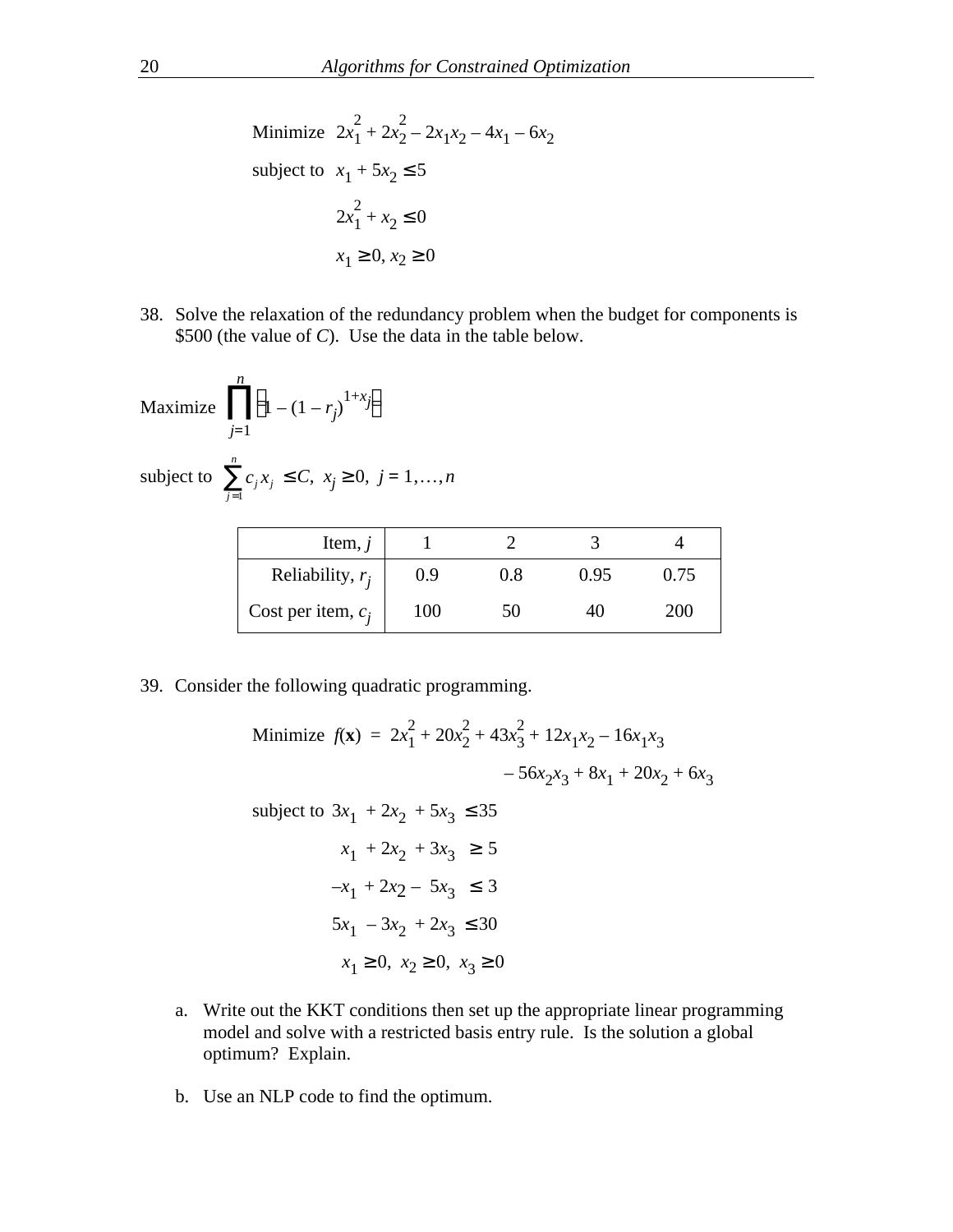40. Use an NLP code to solve the problem in the preceding exercise but this time maximize rather than minimize. Because the maximization problem may have local solutions, try different starting points. Confirm that you have found the global maximum by solving the problem by hand.